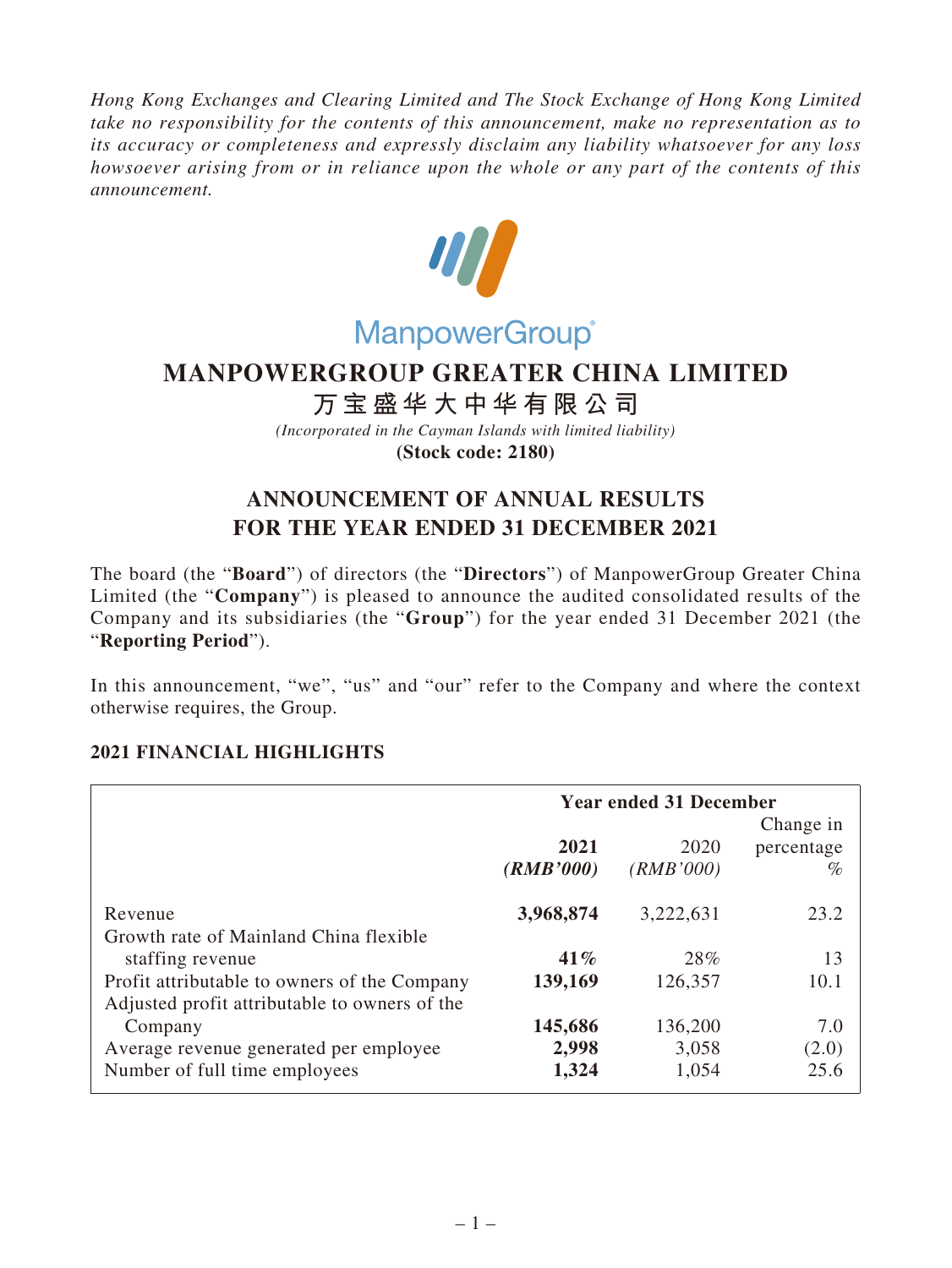## **BUSINESS REVIEW**

The year of 2021 has seen profound changes brought on by the continuing COVID-19 pandemic, increasing geo-political tension, and volatile macroeconomic environments. Despite the challenges, the Group's performance during the year gives it confidence that the Group is well positioned in an increasingly competitive and dynamic environment. It has been a year of significant strategic achievements, providing a strong foundation for future growth.

Along with navigating external changes, the Group has successfully adapted to internal changes during 2021. After its long-serving chief executive officer stepped down in March 2021, the Group has been seamlessly transitioned to Mr. CUI Zhihui, who was chief financial officer of the Group. Together with Mr. TANG Jiayi, our new chief financial officer who joined the Group in October 2021, the Board and the new management team has instituted a refined corporate strategy with growth-oriented initiatives, reformed its corporate culture, has realised the stability of its teams across Mainland China, Hong Kong and Taiwan, and at the same time achieved the fastest revenue growth over the last five years and a historical high level of flexible staffing business growth in Mainland China, all of which would further drive the Group's growth aspirations and build up its core competitiveness. In addition, the Group has tapped into high-volume businesses last year and has further extended its product portfolio in the view of providing comprehensive services in a fast-growing market. Furthermore, the Group has repositioned its technology platform and refined the development strategy of key technology products.

For the year ended 31 December 2021 (the "**Reporting Period**"), the Group achieved a total revenue of RMB3,969 million, representing an increase of approximately 23.2% compared to the corresponding period of 2020, much higher than an approximately 6% growth rate from the year before, and after the dilution from a flattish revenue growth in Hong Kong given the persisting COVID-19 impact. Revenue generated from Mainland China grew by approximately 39.7% year over year, which was the highest growth over the past 5 years. The flexible staffing business segment grew by approximately 22.5% on a year over year basis to RMB3,689 million, of which the flexible staffing revenue from Mainland China achieved a historical high growth of approximately 41% on a year over year basis. Hong Kong achieved a solid turnaround from  $-11\%$  revenue growth in the previous year to flattish growth during the Reporting Period under the extremely difficult market condition due to continuous impact of the pandemic.

During the Reporting Period, net profit attributable to owners of the Company increased to RMB139.2 million, representing a growth of approximately 10.1% year over year. Adjusted net profit attributable to owners of the Company recorded RMB145.7 million after adjusting expenses, growing by 7.0% year over year. A final dividend for the year ended 31 December 2021 of HK\$0.37 per ordinary share (equivalent to RMB0.30 per ordinary share), representing approximately 45% of the Group's earnings per share has been proposed by the Directors.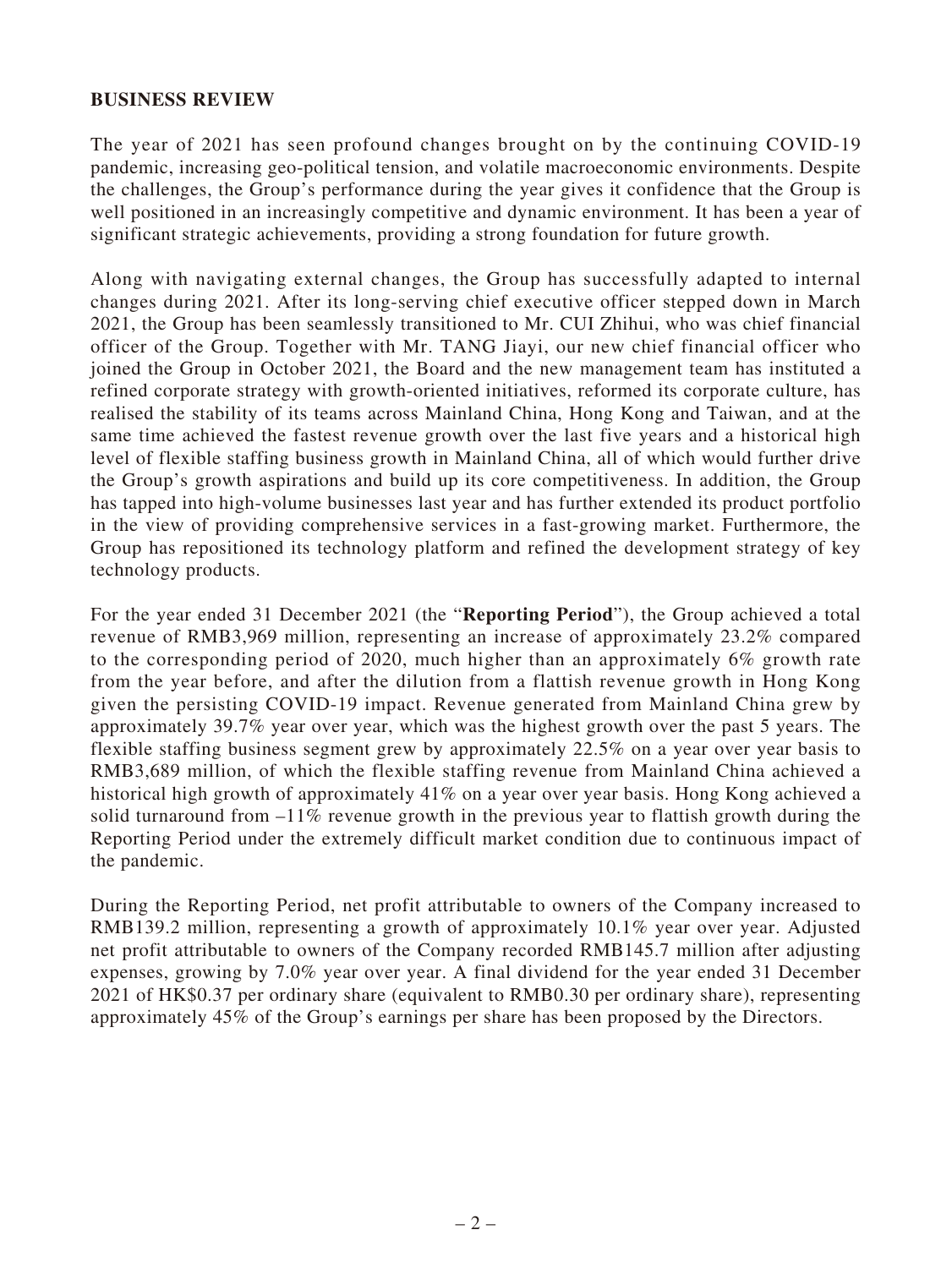In addition, the Group continued to expand its service offerings in Mainland China, particularly in the flexible staffing business. In line with the use of proceeds stated in the prospectus of the Company dated 27 June 2019 (the "**Prospectus**"), the Group has further expanded the scale of its flexible staffing business during the year. The total number of associates placed during the Reporting Period increased by approximately 24.7% from approximately 38,500 as the end of 2020 to 48,000 by the end of 2021, among which the total number of associates placed in Mainland China grew by approximately 40%.

During the Reporting Period, the Group has reviewed and reorganised its entrepreneurial partnership system to further shore up key competitiveness. In a view of accelerating expansion into under-penetrated regions in southern, central, and western China, the Group has increased its team capacity in Wuhan and Chengdu, while at the same time expanded its teams in Shanghai, Guangzhou as well to bolster its strong market position in tier-one cities. In addition, the Group further strengthened business development capabilities in the New Economy and Technology sector, to which its top 5 clients belong, with the number of clients from such sector increased by approximately 21% on a year over year basis. During the Reporting Period, the Group remained committed to growing its existing accounts, with revenue contribution from its top 5 clients increased by approximately 35.7% and accounted for approximately 37.3% of its total revenue for the Reporting Period. Moreover, the turnover days of trade receivable was further decreased to 50.1 days from 52.1 days of last year thanks to the Group's strong cash flow management and prudent risk control.

To implement its strategic initiatives of digitalisation, the Group has been transforming the workforce technology platform by providing its HR SaaS product to corporate clients, small human resource ("**HR**") service providers, the Group's alliance and invested companies to enlarge its own client base, facilitate order matching, and enhance distribution productivity. By end of 2021, the Group's recruiting service product  $\pm \pm \pm 0$  had recorded around 46,400 Monthly Active Users with approximately 15,000 positions posted; the collaborative platform 天天U單 had posted around 12,400 positions during the year; the Group's employee valueadding platform 天天U福 had registered over 27,000 members. In addition, the Group's HR SaaS platform has been refined across Mainland China, Hong Kong, Taiwan and Macau. As of the end 2021, the Group's talent pool has reached a total number of around 5.7 million.

The Group's efforts in providing customised and professional services to its clients in the Greater China region, namely, the People's Republic of China ("**PRC**" or "**China**" or "**Mainland China**"), Hong Kong Special Administrative Region of the PRC ("**Hong Kong**"), Macau Special Administrative Region of the PRC ("**Macau**") and Taiwan (collectively referred as "**Greater China Region**") have been recognised with a number of awards, including "Top 3 in China's Headhunting Industry Ranking in 2021" ("2021中國獵頭行業排 行榜Top3") by TopHR, "2021 China Recruitment & Staffing Supplier Value Awards" ("2021 中國招聘與任用供應商價值大獎–白領崗位+服務業") by HREC, and "Top 30 Chinese HR Technology Innovation Brands " 中國人力資源科技創新品牌30強 by HR Tech China.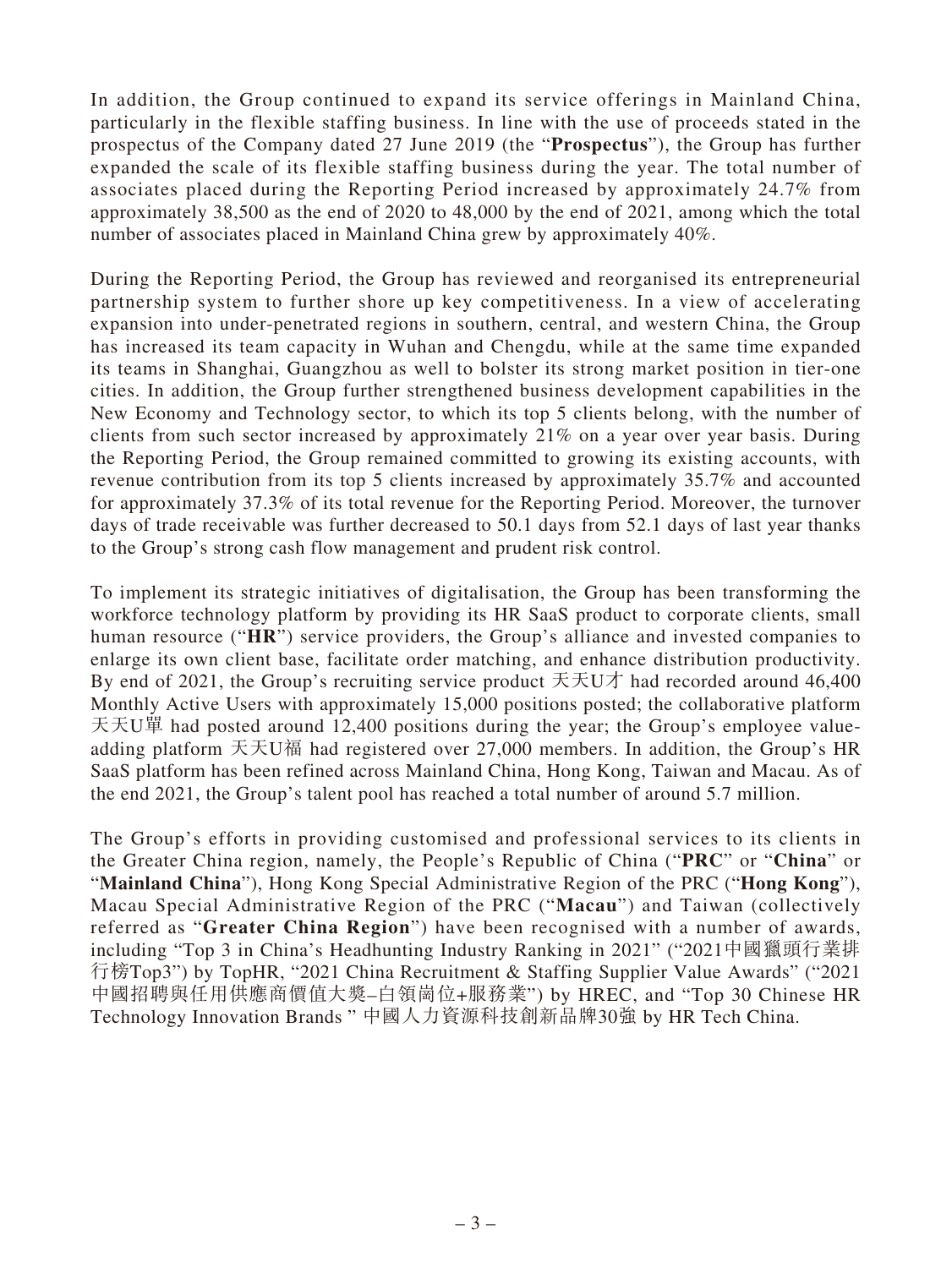# **OUTLOOK & STRATEGY**

## **Cautiously Optimistic for Upcoming Year**

The year of 2022 began with an ongoing COVID-19 pandemic, in particular a recent widespread outbreak in Hong Kong and challenging pandemic situations in different cities of Mainland China with varying levels of severity, escalated regional conflicts, and uncertain global political and economic outlook, especially looming inflation risk. Looking to the future, the Group is cautiously optimistic with the confidence of the resilience of its people, the robustness of the business model, and the diversification within the business.

In terms of business performance in different regions, the Group expects continuous strong growth momentum in flexible staffing business in Mainland China with extended product portfolio. The recovery of Taiwan market will likely be gradual due to its nature as a small external economy which could be impacted by the pace of recovery of western economies. In Hong Kong, the Group remains cautious on its flexible staffing segment due to the most widespread pandemic outbreak in the city's history. However, the turnaround of the outdoor marketing/promotion business in Hong Kong is expected to contribute more profit to the region's performance in the medium term.

## **Flexible Staffing Remains Our Strategic Focus in 2022**

The Group's strategic focus in 2022 will remain on flexible staffing in Mainland China driven by organic growth and potential merger and acquisition (the "**M&A**"). The Group believes that it will continue to benefit from the industry growth momentum on the back of a strong global brand and leading market position.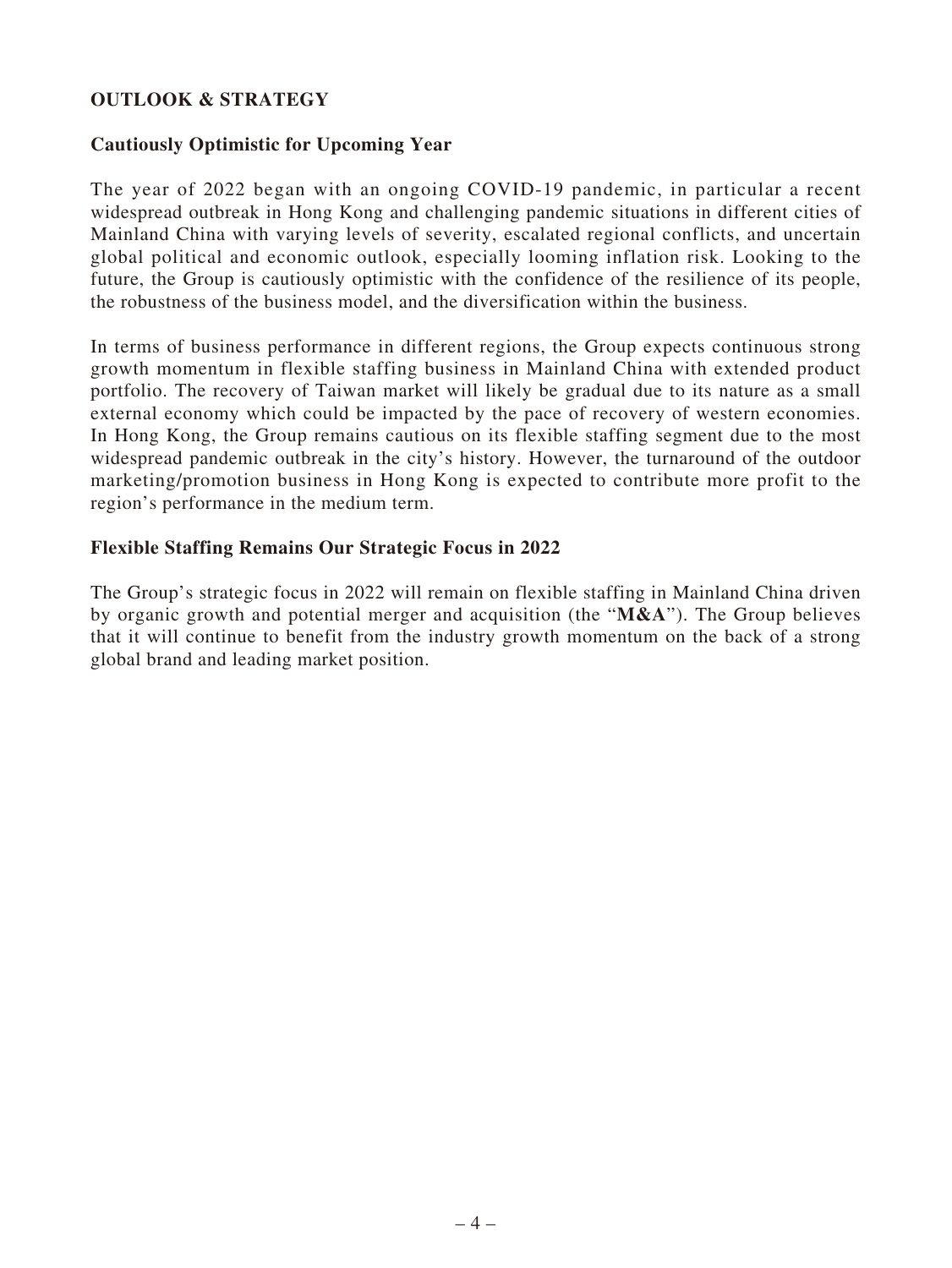On the organic growth front, the Group has been actively expanding its team capacity, promoting business development in the high-volume sector, and accelerating expansion into under-penetrated regions in southern, central, and western China while at the same time shoring up its market leading position in tier-one cities (Beijing, Shanghai, Guangzhou and Shenzhen) to gain more market share and achieve greater economies of scale. Furthermore, the Group is proactively expanding its client base into the State-Owned-Enterprise (SOE) sector and financial services sector, and further widening its business offerings to increase its market share in Mainland China.

Going forward, the Group will actively seek opportunities of strategic acquisition and cooperation in order to strengthen its leadership position in the workforce solutions market. The focus of the Group's M&A and cooperation strategy will remain on flexible staffing, especially on businesses and opportunities with the potential to broaden the Group's flexible staffing product offerings and create synergy between its different business lines.

# **Transformation of the Workforce Technology Platform**

In 2022, the Group will continue to transform its workplace technology platform ("職場+"科技平台) in three major service areas with a focus on repositioning of its collaborative recruiting platform  $( \nabla \times \mathcal{F} \cup \mathcal{F})$  and HR SaaS product in order to enhance productivity and improve cross-selling between different business lines.

On a holistic level, the Group is working hard to transform its workforce technology platform into an integrated fullrounded service offering platform. By providing its HR SaaS product to corporate clients and other HR service providers including the Group's alliance and invested companies, the Group could further enlarge its own client base and obtain more orders/candidate referments from its coalitions, which in turn would enhance distribution productivity and boost cross-selling of the Group's other services.

By expanding team capacity and strengthening business development of suppliers, the Group aims to improve the diversity of its technology platform users and develop more suppliers of enterprise clients. Through leveraging the Group's leading market position, it could integrate resources in the industry and take full advantage of capabilities of its coalitions to achieve higher revenue growth and more value creation.

## **Further Investment in Our People and Internal Infrastructure**

The Group is determined to continue to invest in its employees and associates, actively expand its team capacity, foster a productive and collaborative workplace, and make sure each member of our team is held accountable.

Last but not the least, in view of the importance of data protection and compliance, the Group has put great emphasis on data security training and internal operating technology infrastructure upgrading to make sure a safe data environment for its clients, associates and candidates.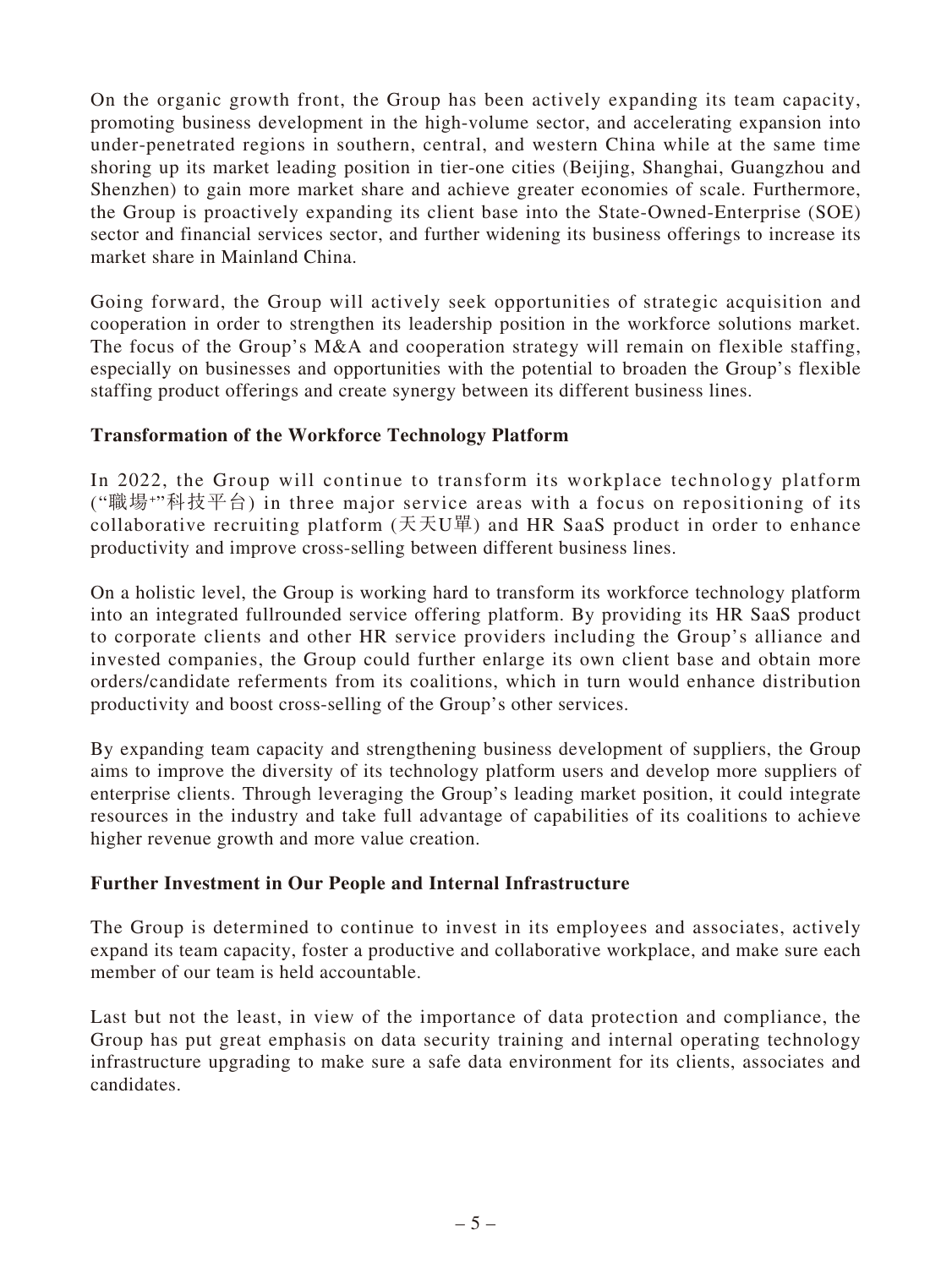# **KEY OPERATING METRICS**

The Group provides comprehensive workforce solutions under three business lines, namely (i) flexible staffing; (ii) recruitment solutions (including headhunting and recruitment process outsourcing (the "**RPO**") services); and (iii) other HR services, serving corporate and government clients across the Greater China Region. Given the fact that both headhunting and RPO services involve recruitment, with the focus of headhunting being the recruitment of middle to high-end talents and the focus of RPO services being the provision of large scale recruitment services, the Group has restructured its internal management and combined headhunting and RPO services into the business line "recruitment solutions" since the beginning of 2020. The Group believes that such arrangement has streamlined its organisational structure, improved its internal management efficiency and enhanced its responsiveness to clients' changing demands in integrated recruitment services. The following table sets forth the Group's key operating metrics for the years indicated:

|                                             | 2021   | 2020   | Change in<br>percentage<br>$\%$ |
|---------------------------------------------|--------|--------|---------------------------------|
| <b>Flexible staffing</b>                    |        |        |                                 |
| Number of associates placed during the year |        |        |                                 |
| (approximately)                             | 48,000 | 38,500 | 24.7                            |
| Number of candidates in flexible talent     |        |        |                                 |
| database (in thousands)                     | 1,780  | 1,700  | 4.7                             |
| <b>Recruitment solutions</b>                |        |        |                                 |
| Number of placements placed during the year |        |        |                                 |
| (approximately)                             | 6,248  | 3,686  | 69.5                            |
| Number of candidates in recruitment         |        |        |                                 |
| services database <i>(in thousands)</i>     | 3,230  | 3,100  | 4.2                             |
| Number of recruiters <i>(approximately)</i> | 273    | 216    | 26.4                            |
| <b>Overall</b>                              |        |        |                                 |
| Number of full time employees               |        |        |                                 |
| (approximately)                             | 1,324  | 1,054  | 25.6                            |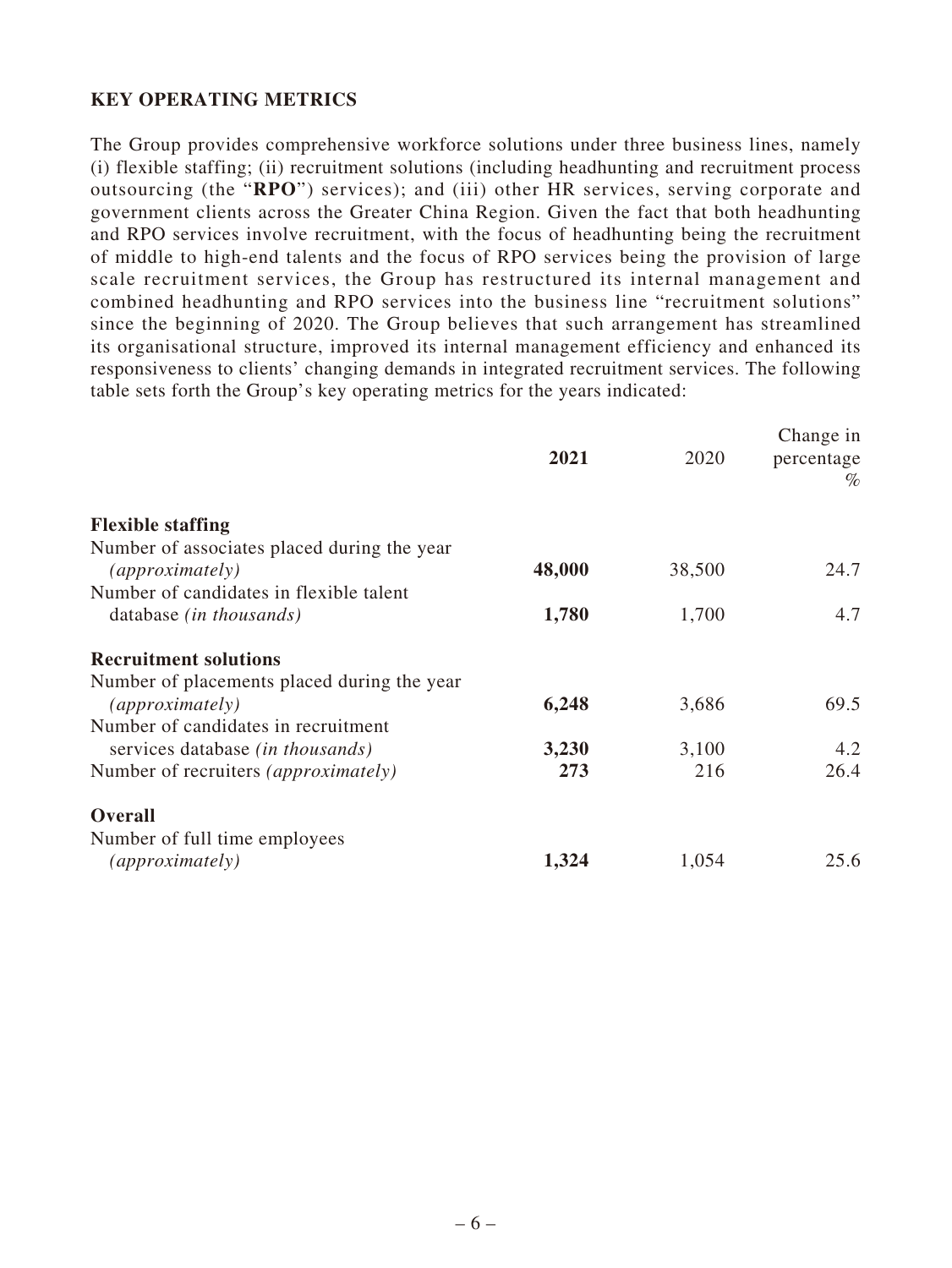# **FINANCIAL REVIEW**

## **Revenue**

In 2021, the Group derived its revenue primarily from (i) workforce solution services, including flexible staffing, and recruitment solutions, including headhunting and RPO; and (ii) other HR services, including HR consultancy services, training and development, career transition, payroll services as well as government solutions. The following table sets out a breakdown of the Group's revenue by business line for the years indicated:

|                                     | For the year ended 31 December |                |            |  |
|-------------------------------------|--------------------------------|----------------|------------|--|
|                                     |                                |                | Change in  |  |
|                                     | 2021                           | 2020           | percentage |  |
|                                     | <b>RMB'000</b>                 | <b>RMB'000</b> | $\%$       |  |
| <b>Workforce solutions services</b> |                                |                |            |  |
| Flexible staffing                   | 3,688,572                      | 3,011,853      | 22.5       |  |
| Recruitment solutions               | 248,266                        | 186,246        | 33.3       |  |
| <b>Other HR services</b>            | 32,036                         | 24,532         | 30.6       |  |
| <b>Total</b>                        | 3,968,874                      | 3,222,631      | 23.2       |  |

The revenue of the Group increased by approximately 23.2% from RMB3,222.6 million for the year ended 31 December 2020 to RMB3,968.9 million for the year ended 31 December 2021. This increase was attributable to the following:

- (i) the increase in revenue generated from flexible staffing by approximately by 22.5% from RMB3,011.9 million for the year ended 31 December 2020 to RMB3,688.6 million for the year ended 31 December 2021, primarily due to the increase in number of associates placed during the Reporting Period as a result of the expansion of the Group's flexible staffing business in China;
- (ii) the increase in revenue generated from recruitment solutions by approximately by  $33.3\%$ from RMB186.2 million for the year ended 31 December 2020 to RMB248.3 million for the year ended 31 December 2021, primarily due to the increase in number of successful placements made during the Reporting Period owing to the recovery from COVID-19 pandemic; and
- (iii) the increase in revenue generated from other HR services by approximately by  $30.6\%$ from RMB24.5 million for the year ended 31 December 2020 to RMB32.0 million for the year ended 31 December 2021, primarily due to the increased in revenue generated from HR consultancy services of Right Management and government solution services in China.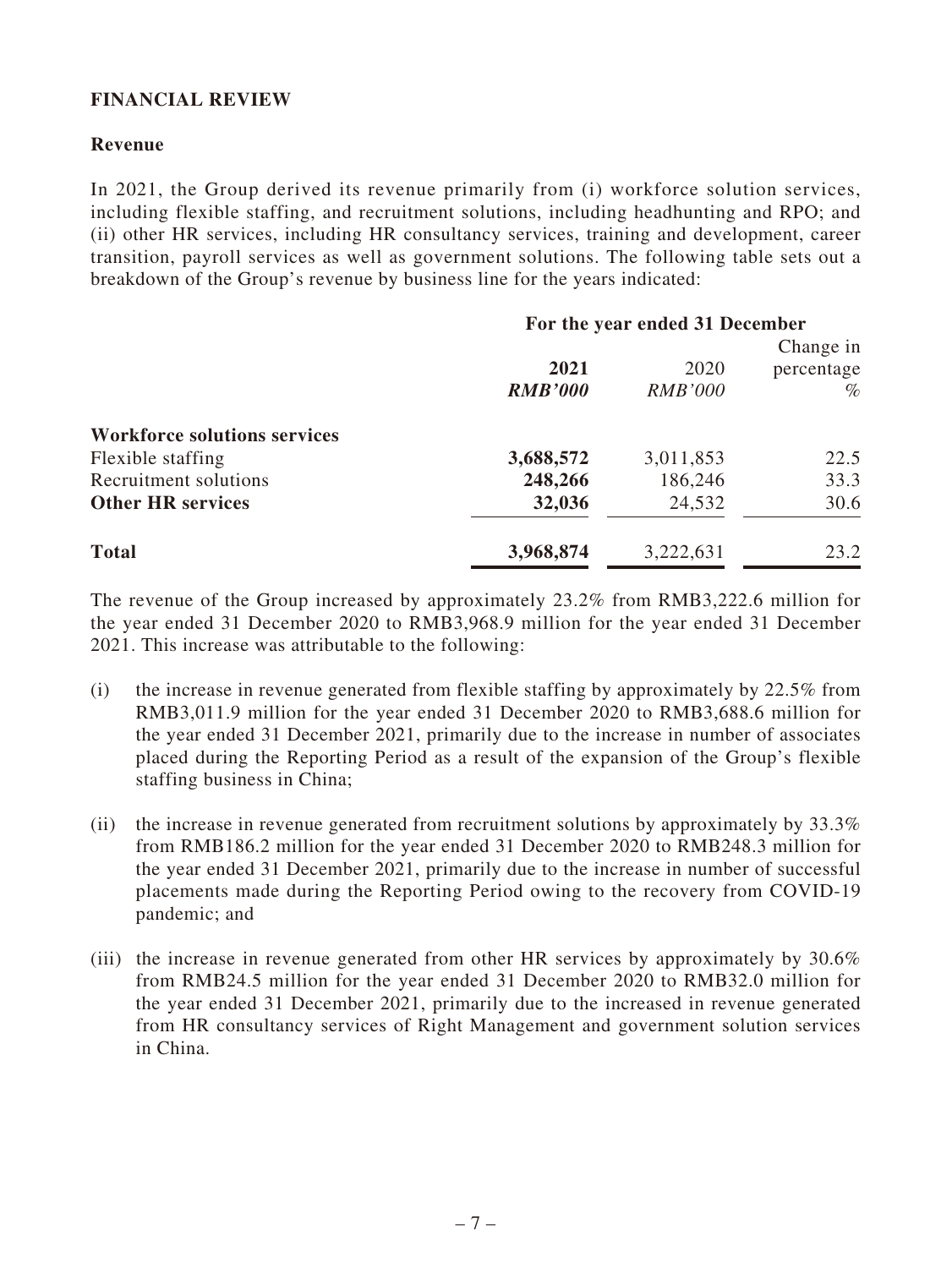During the Reporting Period, the Group operated in the Greater China Region with the PRC contributing the largest part of the Group's total revenue. The following table sets out a breakdown of the Group's revenue by geographic location for the years indicated:

|                     | For the year ended 31 December |                |            |  |
|---------------------|--------------------------------|----------------|------------|--|
|                     |                                |                | Change in  |  |
|                     | 2021                           | 2020           | percentage |  |
|                     | <b>RMB'000</b>                 | <i>RMB'000</i> | $\%$       |  |
| The PRC             | 2,464,036                      | 1,763,695      | 39.7       |  |
| Hong Kong and Macau | 622,435                        | 620,146        | 0.4        |  |
| Taiwan              | 882,403                        | 838,790        | 5.2        |  |
| <b>Total</b>        | 3,968,874                      | 3,222,631      | 23.2       |  |

## **Cost of services**

The Group's cost of services increased by approximately 23.9% from RMB2,687.1 million for the year ended 31 December 2020 to RMB3,330.6 million for the year ended 31 December 2021. This increase was generally in line with the Group's revenue growth.

## **Gross profit and gross profit margin**

Gross profit represents revenue less cost of services. The Group's gross profit increased by approximately 19.2% from RMB535.5 million for the year ended 31 December 2020 to RMB638.2 million for the year ended 31 December 2021.

The Group's gross profit margin decreased from approximately 16.6% for the year ended 31 December 2020 to approximately 16.1% for the year ended 31 December 2021, which was primarily due to the following:

- (i) the Group has tapped into high-volume businesses in flexible staffing; and
- (ii) the direct costs paid to the subcontractors in recruitment solutions and other HR services increased.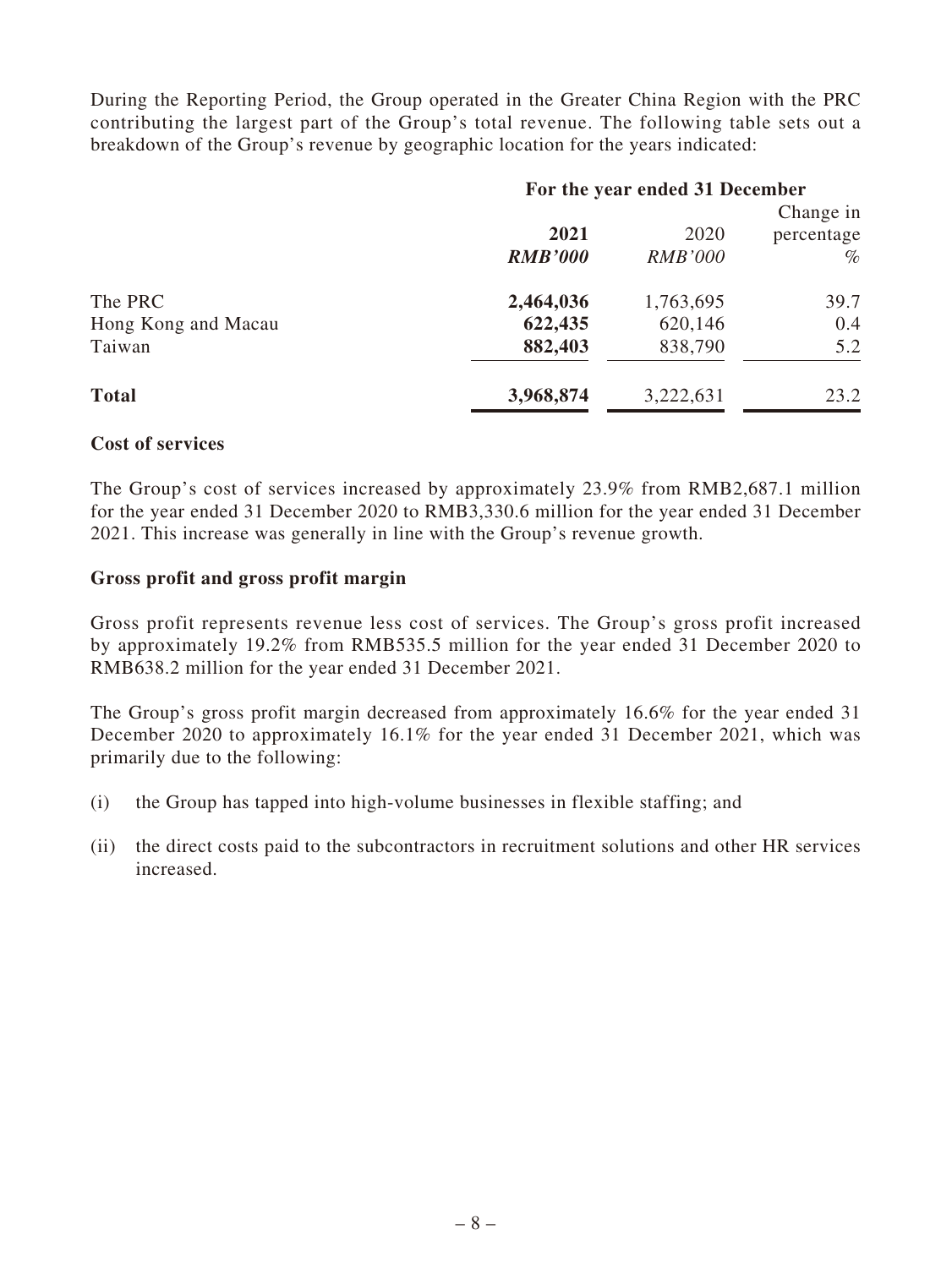The following table sets out the Group's gross profit margin by business line for the years indicated:

|                                     | For the year ended 31 December |      |        |  |
|-------------------------------------|--------------------------------|------|--------|--|
|                                     | 2021                           | 2020 | Change |  |
|                                     | $\mathscr{O}_{\mathcal{O}}$    | $\%$ | $\%$   |  |
| <b>Workforce solutions services</b> |                                |      |        |  |
| Flexible staffing                   | 10.8                           | 11.5 | (0.7)  |  |
| Recruitment solutions               | 87.5                           | 91.0 | (3.5)  |  |
| <b>Other HR services</b>            | 72.8                           | 74.3 | (1.5)  |  |
| <b>Overall</b>                      | <b>16.1</b>                    | 16.6 | (0.5)  |  |

## **Selling and administrative expenses**

The Group's selling and administrative expenses primarily include (i) salaries and benefits; (ii) office expenses; (iii) others, including travelling, marketing and advertising expense; and (iv) share option and restricted shared units expenses.

The Group's selling expenses increased by approximately 16.9% from RMB302.3 million for the year ended 31 December 2020 to RMB353.5 million for the year ended 31 December 2021, primarily due to the increase of staff cost as a result of the expansion of the Group's flexible staffing business in China.

The Group's administrative expenses increased by approximately 34.3% from RMB70.9 million for the year ended 31 December 2020 to RMB95.2 million for the year ended 31 December 2021, primarily due to (i) new offices to support the business expansion in China; (ii) the increase in marketing and advertising expenses, training expenses, travelling expenses; (iii) the increase in expenses in relation to share options and restricted shared units granted; and (iv) absence of reduction or waiver of social insurance contributions in China and subsidies granted under Employment Support Scheme in Hong Kong for the Group's employees during the Reporting Period.

The Group's selling expenses accounted for approximately 9.4% and 8.9% of its total revenue for the years ended 31 December 2020 and 2021, respectively, while the Group's administrative expenses accounted for approximately 2.2% and 2.4% of its total revenue for the years ended 31 December 2020 and 2021, respectively. The decrease in selling expenses as a percentage of total revenue was primarily due to the improvement on employee structure. The increase in administrative expenses as percentage of total revenue was primarily due to the increase in expenditure on business expansion and promotion, business support and employee development, and share options and restricted shared units expenses.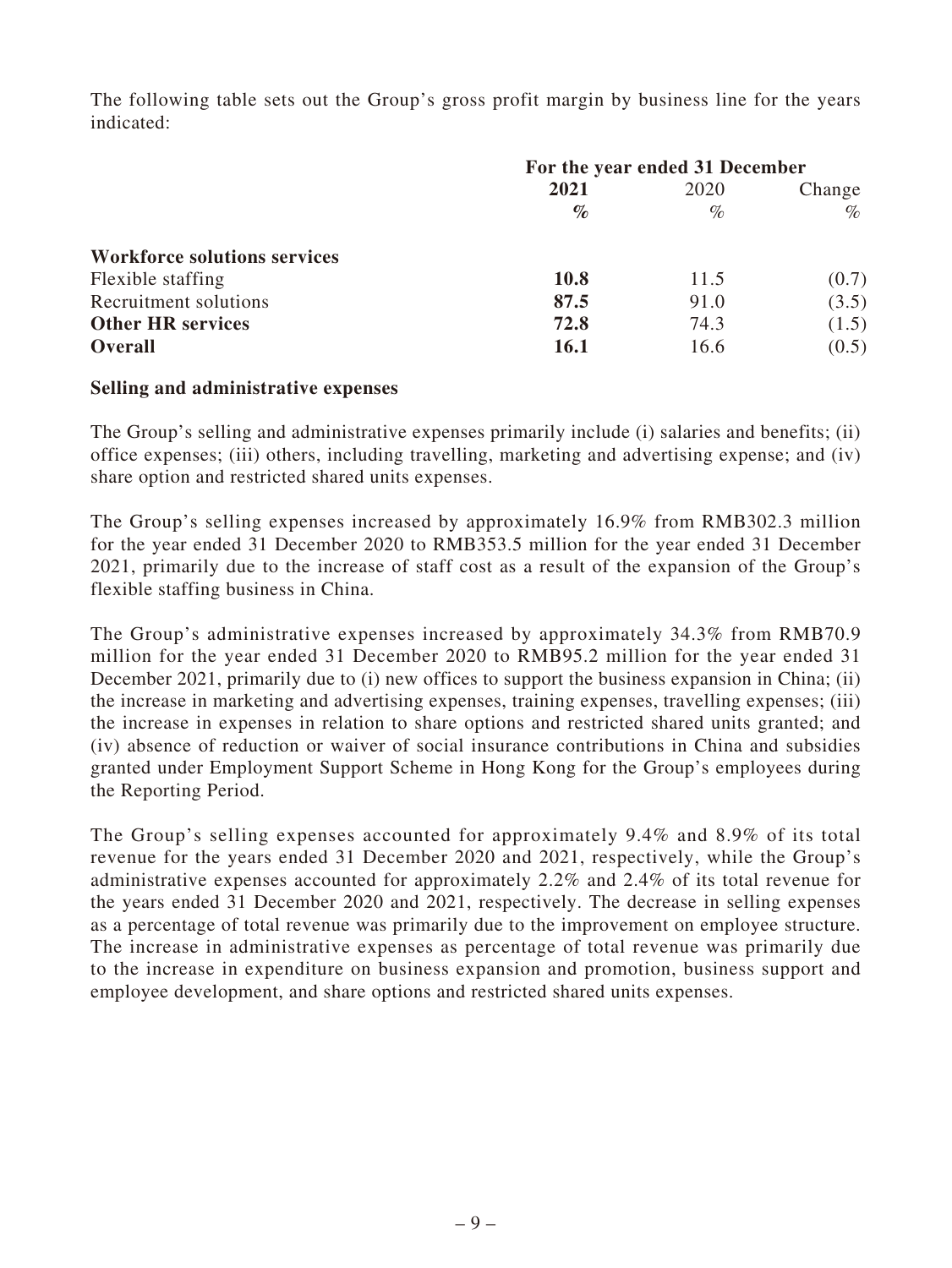## **Other income**

The Group's other income primarily includes interest income on bank deposits, dividend income from equity instruments and government grants. The Group's other income decreased by approximately 13.3% from RMB14.3 million for the year ended 31 December 2020 to RMB12.4 million for the year ended 31 December 2021.

## **Other gains and losses**

The Group's other gains and losses consist of impairment loss on goodwill, net exchange (losses) gains and net fair value change in financial assets at fair value through profit or loss ("**FVTPL**"). The Group recorded other losses of RMB4.9 million for the year ended 31 December 2020 while the Group recorded other gains of RMB3.2 million for the year ended 31 December 2021 because of the absence of impairment loss on goodwill.

## **Share of profit of associates**

The Group's share of profit of associates amounted to RMB3.2 million for the year ended 31 December 2021.

## **Income tax expense**

The Group's income tax expense primarily consists of China enterprise income tax payable, Hong Kong profits tax payable, Macau complementary tax payable and Taiwan income tax payable by its subsidiaries in the respective locations.

The Group's income tax expense increased by approximately 23.4% from RMB35.0 million for the year ended 31 December 2020 to RMB43.2 million for the year ended 31 December 2021.

The Group's effective income tax rate for the year ended 31 December 2021 was approximately 22.1%, compared to approximately 20.7% for the year ended 31 December 2020. The increase was primarily due to the withholding tax in respect of the dividend payment in Taiwan for distributable profit.

# **Profit for the year attributable to owners of the Company**

As a result of the foregoing, the Group's profit for the year attributable to owners of the Company increased by approximately 10.1% from RMB126.4 million for the year ended 31 December 2020 to RMB139.2 million for the year ended 31 December 2021.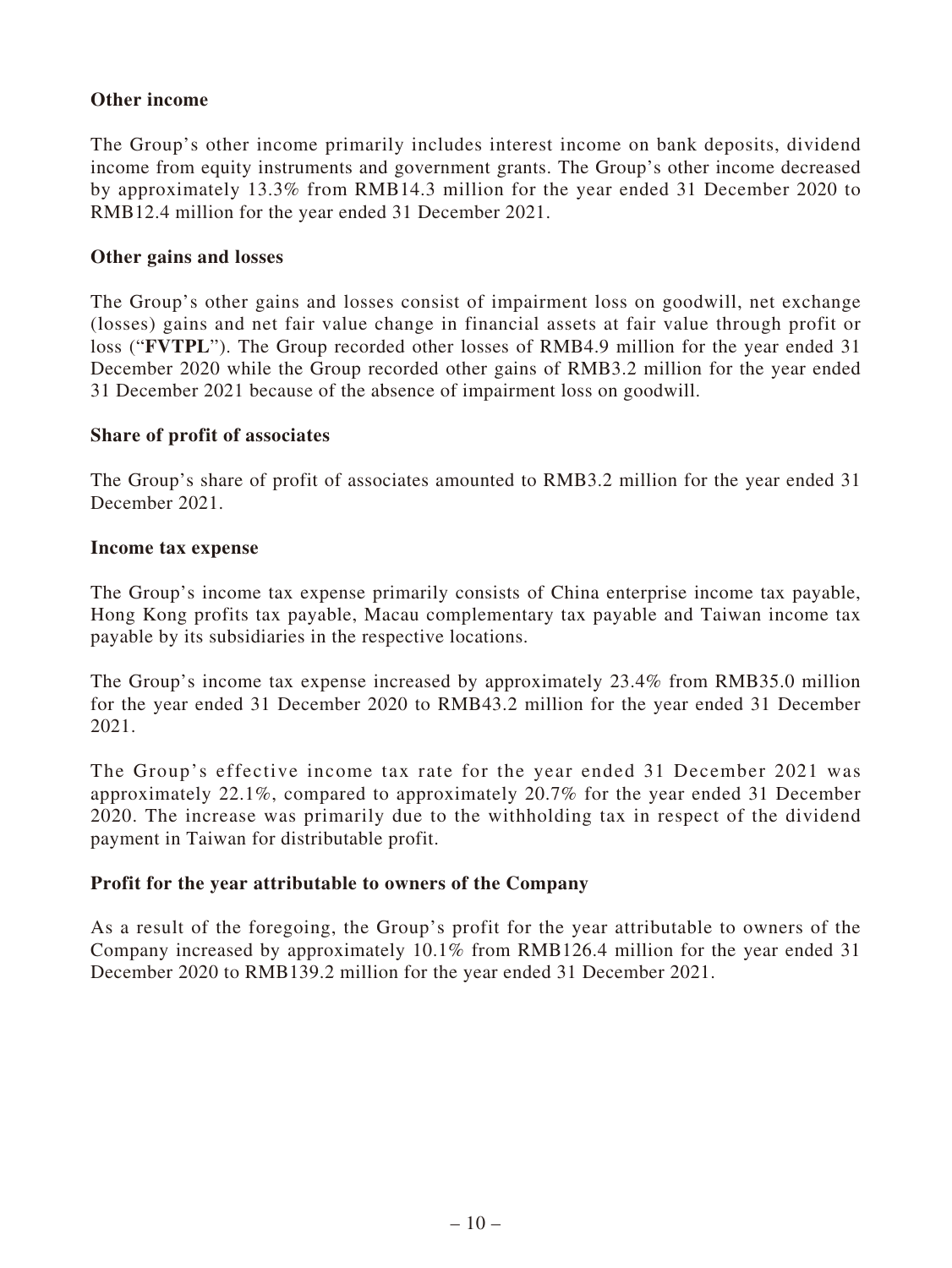# **Adjusted profit for the year attributable to owners of the Company**

The Group's adjusted profit for the year attributable to owners of the Company (excluding expenses in relation to stock options and restricted share units granted and impairment loss on goodwill) increased by approximately 7.0% from RMB136.2 million for the year ended 31 December 2020 to RMB145.7 million for the year ended 31 December 2021.

## **Non-GAAP (Generally-accepted accounting principles) financial measure**

Adjusted profit attributable to owners of the Company is a non-GAAP measure used by the management of the Group to provide additional information on its operating performance and is not a standard measure under International Financial Reporting Standards ("**IFRSs**"). Adjusted profit attributable to owners of the Company takes out the expense in relation to stock options and restricted share units granted during the year and the impairment loss on goodwill, which are not indicators for evaluating the actual performance of the Group's business. The management of the Group believes that such a non-GAAP measure provides additional information to investors and others in understanding and evaluating the consolidated results of operations in the same manner as the management of the Group. The following table sets forth a reconciliation between the profit for the year and the adjusted profit for the year:

|                                                                                     | For the year ended<br>31 December |                        |
|-------------------------------------------------------------------------------------|-----------------------------------|------------------------|
|                                                                                     | 2021<br><b>RMB'000</b>            | 2020<br><i>RMB'000</i> |
| Profit for the year attributable to owners of the Company<br>Adjustment for:        | 139,169                           | 126,357                |
| Impairment loss on goodwill<br>Expenses in relation to share options and restricted |                                   | 7,726                  |
| share units granted                                                                 | 6,517                             | 2,117                  |
| Adjusted profit for the year attributable to owners of                              |                                   |                        |
| the Company                                                                         | 145,686                           | 136,200                |

The definitions of adjusted profit should not be considered in isolation or be construed as an alternative to profit for the year or any other standard measure under IFRSs or as an indicator of operating performance. Adjusted profit of the Group may not be comparable to similarly titled measures used by other companies.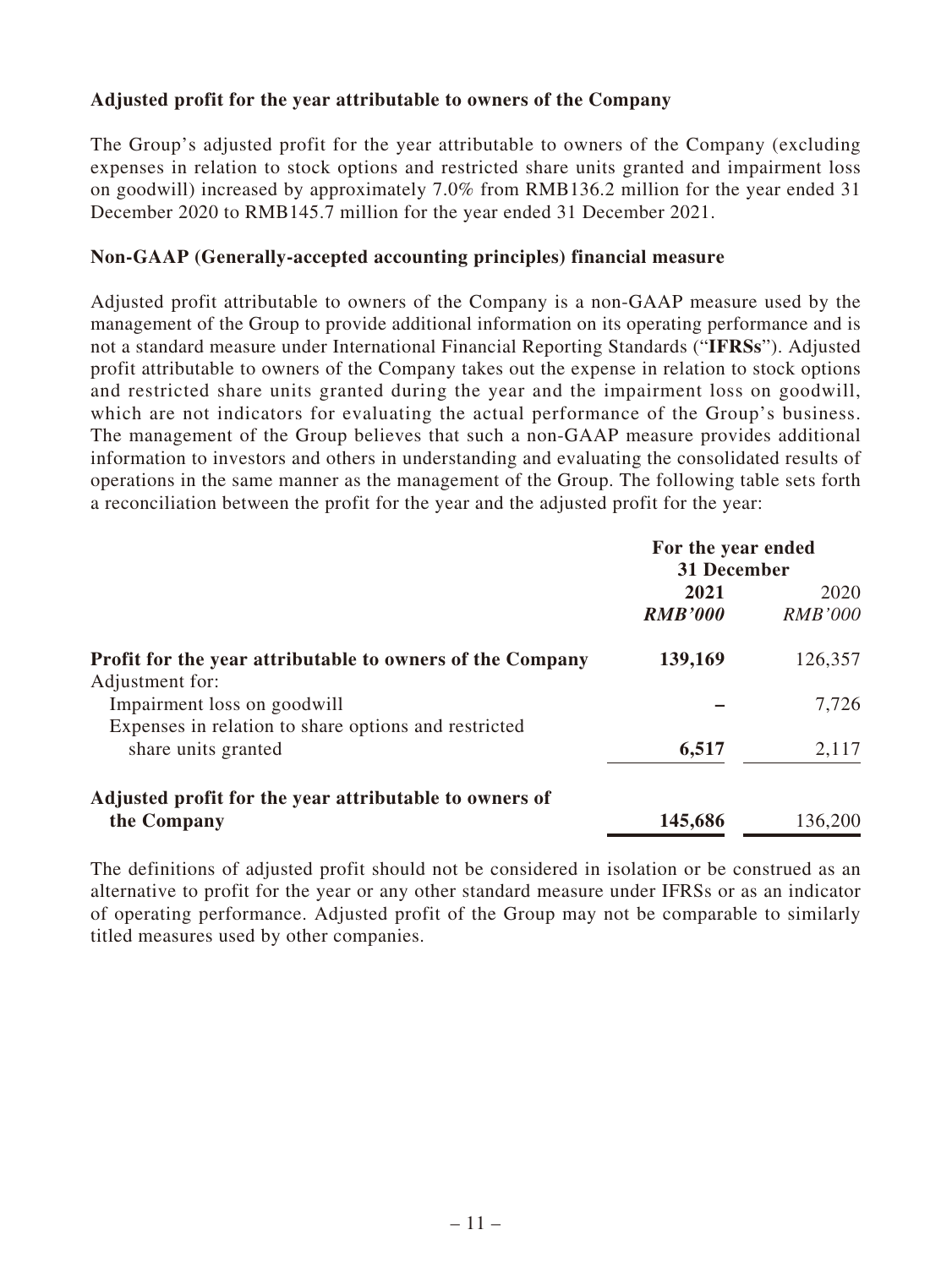# **LIQUIDITY, FINANCIAL AND CAPITAL RESOURCES**

The Group expects to continue meeting its operating capital, capital expenditure and other capital needs with proceeds from the listing of the shares of the Company (the "**Shares**") on the Main Board of The Stock Exchange of Hong Kong Limited (the "**Stock Exchange**") with the stock code 2180 (the "**Listing**") and cash generated from operations. The Group currently does not have any plans for material additional external debt or equity financing and will continue to evaluate potential financing opportunities based on its need for capital resources and market conditions.

### **Net current assets**

As at 31 December 2021, the Group's net current assets amounted to RMB1,112.2 million (31 December 2020: RMB1,034.4 million). Specifically, the Group's total current assets increased from RMB1,585.8 million as at 31 December 2020 to RMB1,731.6 million as at 31 December 2021. The Group's total current liabilities increased from RMB551.3 million as at 31 December 2020 to RMB619.4 million as at 31 December 2021.

## **Cash position**

As at 31 December 2021, the Group had bank balances and cash, together with its restricted bank deposits, time deposits with original maturity over three months and structured deposits (presented as financial assets at FVTPL) of RMB1,054.3 million (31 December 2020: RMB1,068.8 million). The decrease in bank balances and cash was primarily due to the cash inflow from operating activities was offset by the dividend distribution and exchange losses from RMB appreciation.

## **Indebtedness**

As at 31 December 2021, the Group had lease liabilities of RMB45.0 million (31 December 2020: RMB64.9 million). The Group had no bank loans or convertible loans during the Reporting Period and as at 31 December 2021 (31 December 2020: Nil). As a result, the Group's gearing ratio (calculated as total bank and other borrowings divided by total equity) as at 31 December 2021 was not calculated (31 December 2020: Nil).

### **Pledge of assets**

As disclosed under the section headed "Contingent Liabilities", as at 31 December 2021, the Group had pledged its time deposit in an amount of RMB8.9 million.

## **Financial risks**

The Group's activities expose it to a variety of financial risks, including currency risk, interest rate risk, credit risk and liquidity risk. Generally, the Group introduces conservative strategies on its risk management and has not used any derivatives and other instruments for hedging purposes.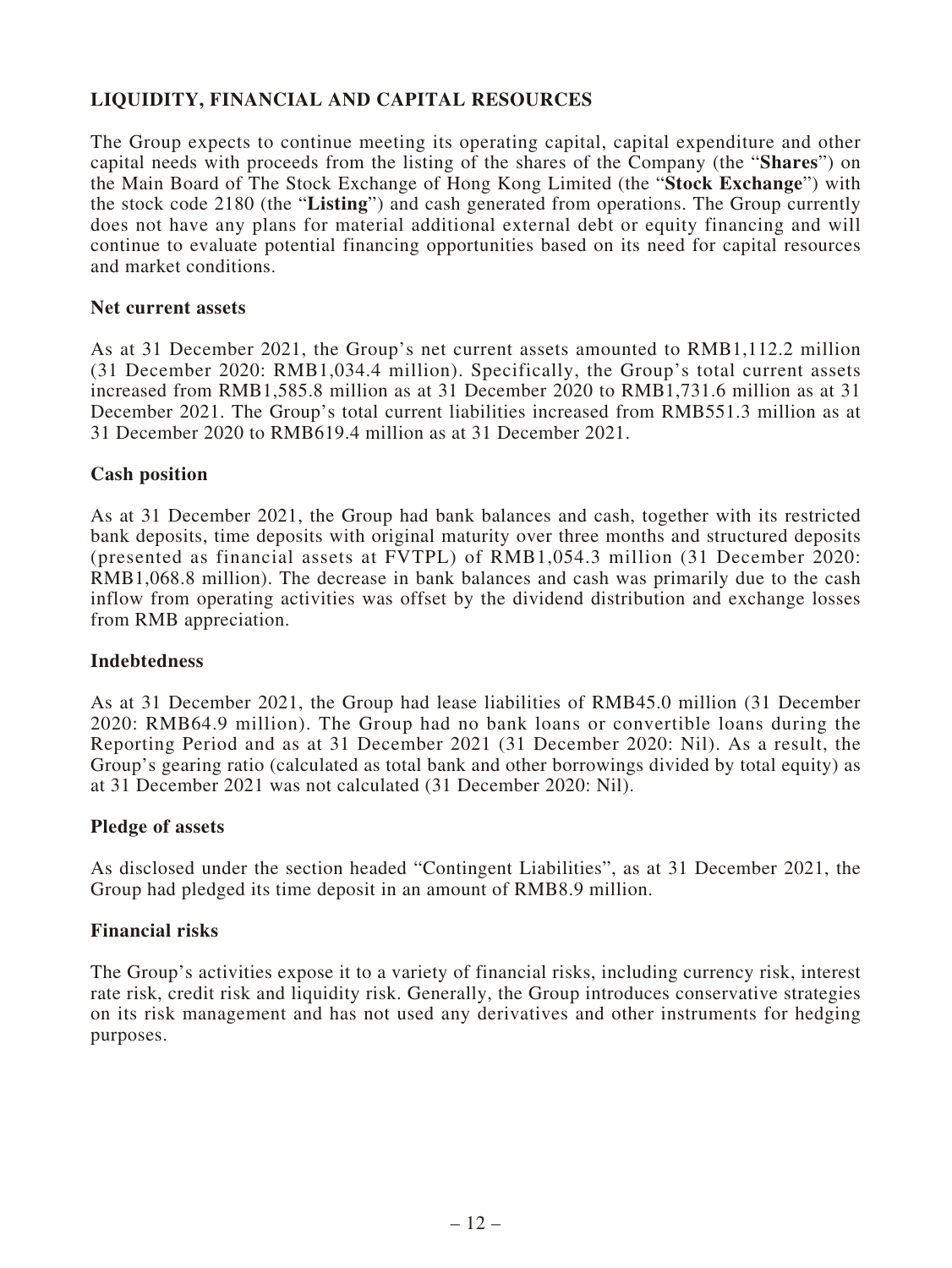# **Currency risk**

The inter-company balances of the Company and certain subsidiaries are denominated in US\$ which are exposed to foreign currency risk. The Group currently does not have a foreign currency hedging policy. However, the Group will closely monitor its foreign exchange exposure and will consider hedging of significant foreign currency exposure should the need arise.

## **Interest rate risk**

The Group's exposure to fair value interest rate risk relates primarily to the Group's fixed-rate time deposits with original maturity over three months and lease liabilities. The Group also exposes to cash flow interest rate risk in relation to variable rate restricted bank deposits and bank balances. The Group has not used derivative financial instruments to hedge any interest rate risks. The Group manages its interest rate exposures by assessing the potential impact arising from interest rate movements based on the current interest rate level and outlook.

# **Credit risk**

The Group's exposure to credit risk relates primarily to trade receivables, other receivables, amounts due from fellow subsidiaries, restricted bank deposits, time deposits with original maturity over three months and bank balances, with a maximum exposure equal to the carrying amounts of these instruments. Concentrations of credit risk are managed by customer/counterparty and by geographical region. The Group's concentration of credit risk by geographical locations is mainly in the PRC, Hong Kong and Macau and Taiwan, which accounted for 68%, 17% and 15% of the total trade receivables as at 31 December 2021, respectively. The directors of the Company believe that there is no material credit risk inherent in the Group's outstanding balance of financial assets included in other receivables, amounts due from fellow subsidiaries, restricted bank deposits, time deposits with original maturity over three months and bank balances.

# **Liquidity risk**

The Group manages its liquidity risk by maintaining adequate reserves, banking facilities and reserve borrowing facilities and by continuously monitoring forecast and actual cash flows and matching the maturity profiles of financial assets and liabilities.

## **KEY FINANCIAL RATIO**

As at 31 December 2021, the current ratio (calculated as total current assets divided by the total current liabilities) of the Group was 2.8 times (31 December 2020: 2.9 times).

# **CONTINGENT LIABILITIES**

As at 31 December 2021, the Group had outstanding surety bonds of RMB8.9 million (31 December 2020: RMB9.1 million), comprising restricted bank deposits, all of which were pledged as required by certain clients of the Group.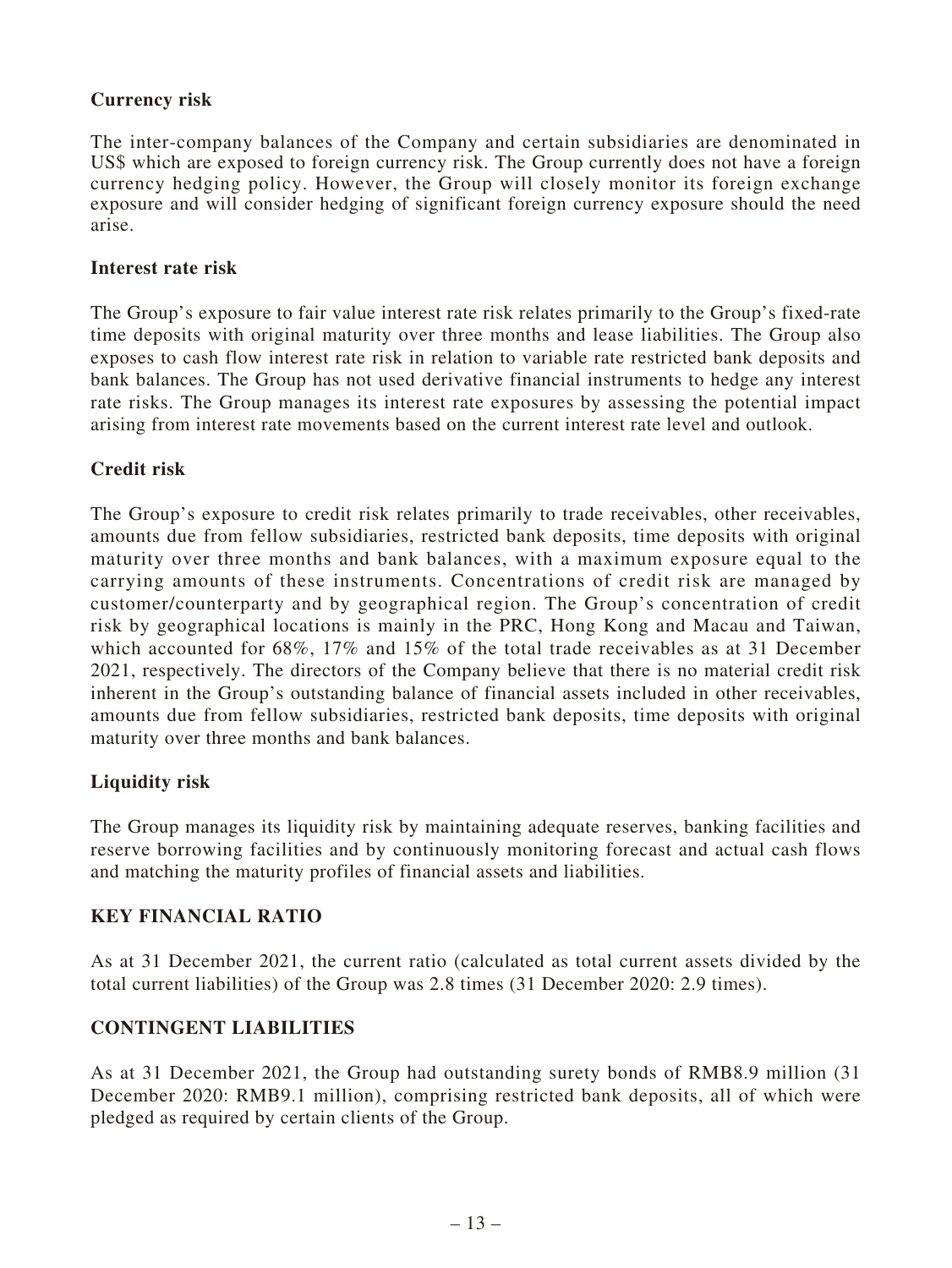# **COMMITMENTS**

As at 31 December 2021, the Group did not have any significant capital and other commitments, long-term obligations or guarantee (31 December 2020: Nil).

## **USE OF PROCEEDS FROM THE LISTING**

Net proceeds from the Listing (including the exercise of the over-allotment option), after deducting the underwriting commission and other estimated expenses in connection with the Listing which the Company received amounted to approximately RMB458.2 million. Up to the date of this announcement, the net proceeds received from the Listing have been used and will continue to be used, in a manner consistent with the proposed allocation in the Prospectus. According to the announcement of the Company on 30 March 2021, the Board has resolved to postpone the timeline of the unutilised net proceeds to 31 December 2022. The Group will continue to utilise the proceeds according to the expected timeline as set out below.

The table below sets forth the utilisation of the net proceeds up to 31 December 2021:

| Categories                                                   | <b>Specific Plans</b>                                                                              | <b>Expected timeline</b><br>as stated in the<br>Prospectus <sup>(Note)</sup> | Planned use of<br>net proceeds<br>as stated in<br>the Prospectus<br>and after<br>considering<br>the additional<br>net proceeds<br>from the exercise<br>of over-allotment<br>option<br><b>RMB'000</b> | <b>Unutilised</b><br>proceeds as at<br>1 Jan 2021<br>RMB'000 | <b>Proceeds</b><br>utilised during<br>the financial<br>vear ended<br>31 Dec 2021<br><b>RMB'000</b> | Actual use of<br>net proceeds<br>up to<br>31 December<br>2021<br>RMB'000 | Unutilised<br>net proceeds<br>as at<br>31 December<br>2021<br>RMB'000 | <b>Expected</b><br>timeline for<br>fully utilising<br>the remaining<br>proceeds (Note) |
|--------------------------------------------------------------|----------------------------------------------------------------------------------------------------|------------------------------------------------------------------------------|------------------------------------------------------------------------------------------------------------------------------------------------------------------------------------------------------|--------------------------------------------------------------|----------------------------------------------------------------------------------------------------|--------------------------------------------------------------------------|-----------------------------------------------------------------------|----------------------------------------------------------------------------------------|
| Business expansion                                           | Expand our business<br>scale and market share                                                      | 12 to 24 months from<br>10 July 2019<br>(the "Listing Date")                 | 137,451<br>(30% of total<br>net proceeds)                                                                                                                                                            | 92,134                                                       | 64,999                                                                                             | 110,316                                                                  | 27,135                                                                | On or before<br>31 December<br>2022                                                    |
| Research and<br>development                                  | Invest in a digital<br>workforce platform                                                          | 12 to 24 months from<br>the Listing Date                                     | 137,451<br>(30% of total<br>net proceeds)                                                                                                                                                            | 109,625                                                      | 12,534                                                                                             | 40,360                                                                   | 97,091                                                                | On or before<br>31 December<br>2022                                                    |
| Future investments,<br>strategic mergers<br>and acquisitions | Pursue strategic<br>acquisition and<br>investment opportunities                                    | 12 to 24 months from<br>the Listing Date                                     | 114,527<br>(25% of total<br>net proceeds)                                                                                                                                                            | 87,177                                                       |                                                                                                    | 27,350                                                                   | 87,177                                                                | On or before<br>31 December<br>2022                                                    |
| Brand building and<br>digital marketing                      | Investment in offline<br>brand building and<br>digital marketing<br>to increase brand<br>awareness | 12 to 24 months from<br>the Listing Date                                     | 22,924<br>$(5\% \text{ of total})$<br>net proceeds)                                                                                                                                                  | 17,070                                                       | 4,709                                                                                              | 10,563                                                                   | 12,361                                                                | On or before<br>31 December<br>2022                                                    |
| Working capital                                              | Working capital and<br>other general<br>corporate purposes                                         |                                                                              | 45,847<br>(10% of total<br>net proceeds)                                                                                                                                                             | 15,313                                                       | 15,313                                                                                             | 45,847                                                                   |                                                                       |                                                                                        |
| Total                                                        |                                                                                                    |                                                                              | 458,200<br>$(100\% \text{ of total}$<br>net proceeds)                                                                                                                                                | 321,319                                                      | 97,555                                                                                             | 234,436                                                                  | 223,764                                                               |                                                                                        |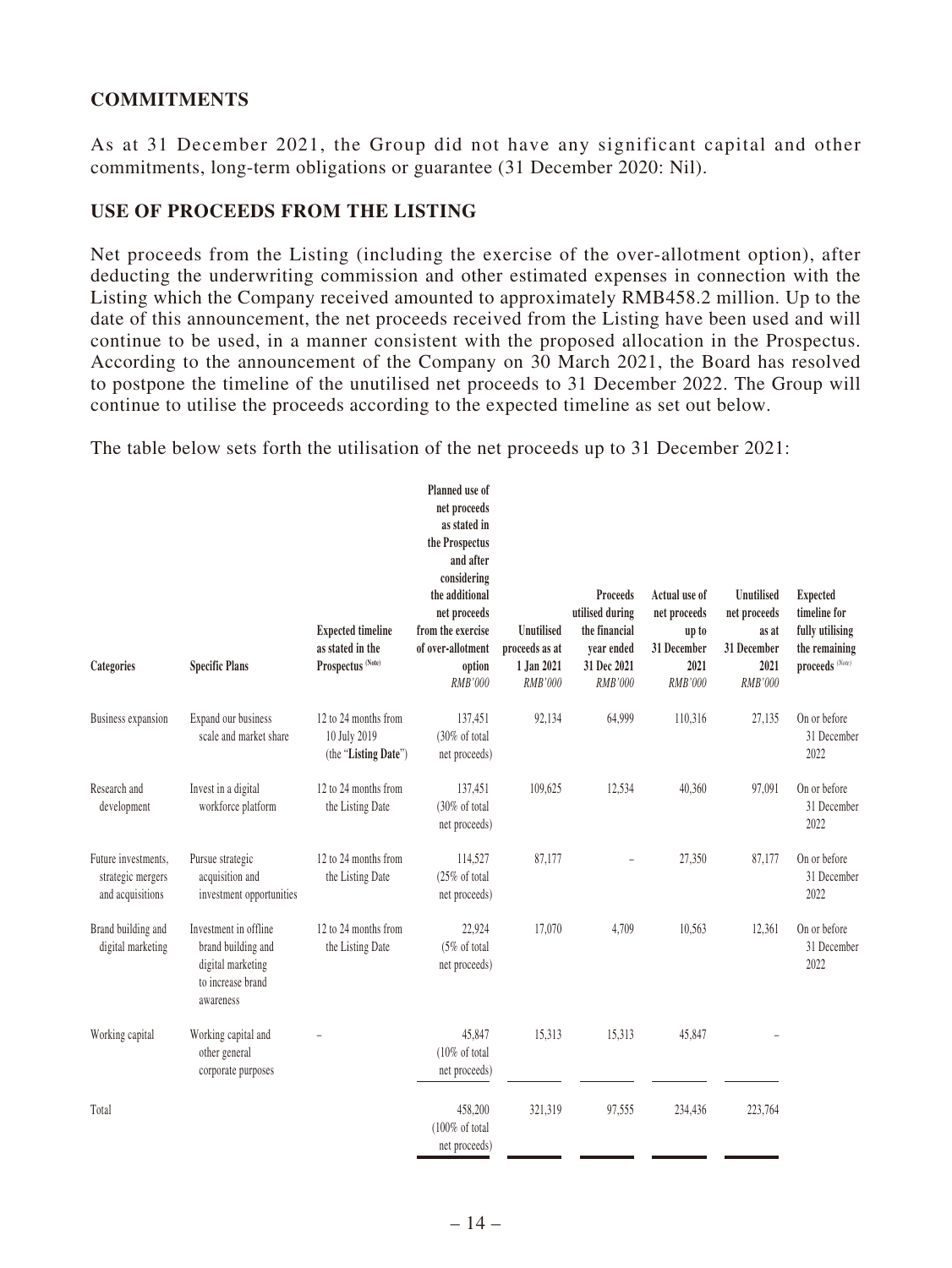*Note:* The expected timeline for the application of the unutilised net proceeds is based on the best estimate of the future market conditions made by the Group. The Directors will reassess the Group's business objectives and use of proceeds from time to time, and may revise or amend such plans where necessary, to ensure it aligns with the Group's business strategies factoring in the changing market conditions and the impact of the outbreak of COVID-19 pandemic.

As at the date of this announcement, with regional resumption of business travel and activities on the horizon, the Directors are not aware of any material change to the proposed allocation and expected utilisation timeline of the net proceeds.

# **EMPLOYEE AND REMUNERATION POLICY**

The Group's employees include its own employees and associates. Own employees refer to the employees for the Group's operations, including finance and information technology and excluding those for flexible staffing assignments. Associates refer to those who are assigned to work on client premises, typically under client instruction and supervision during the term of deployment. As at 31 December 2021, the Group employed approximately 1,324 full-time own employees and approximately 48,000 associates.

The Group offers its own employees remuneration packages that include salary and bonuses, and determines employee remuneration based on factors such as qualifications and years of experience. The Group's own employees also receive welfare benefits, including medical care, retirement benefits, occupational injury insurance and other miscellaneous items. The Group has established labor unions in the PRC to protect employees' rights, help the Group achieve its economic goals and encourage employees to participate in its management decisions.

The Group's associates, who are employed on a contract basis, are cross-trained in multiple aspects of staffing as the Group provides relevant training to help associates adapt to clients' positions quickly, including trainings on computer skills and other soft skills. Such training equips the associates with the ability to assist the Group's clients in different positions and departments, and helps them find better positions through talent upskill.

The Company adopted a share option scheme on 5 June 2019 as an incentive for eligible employees and Directors of the Group, details of which are set out in the section headed "D. Other Information — 1. Share Option Scheme" in Appendix IV to the Prospectus.

The Company has also adopted a restricted share unit scheme on 10 June 2021 ("**RSU Scheme**") to recognise and reward the eligible participants for their contributions to the Group and attract, retain or otherwise maintain an on-going business relationship with the participants whose contributions are or will be beneficial to the long-term growth of the Group. For further details of the RSU Scheme, please refer to the announcements of the Company dated 10 June 2021 and 16 June 2021.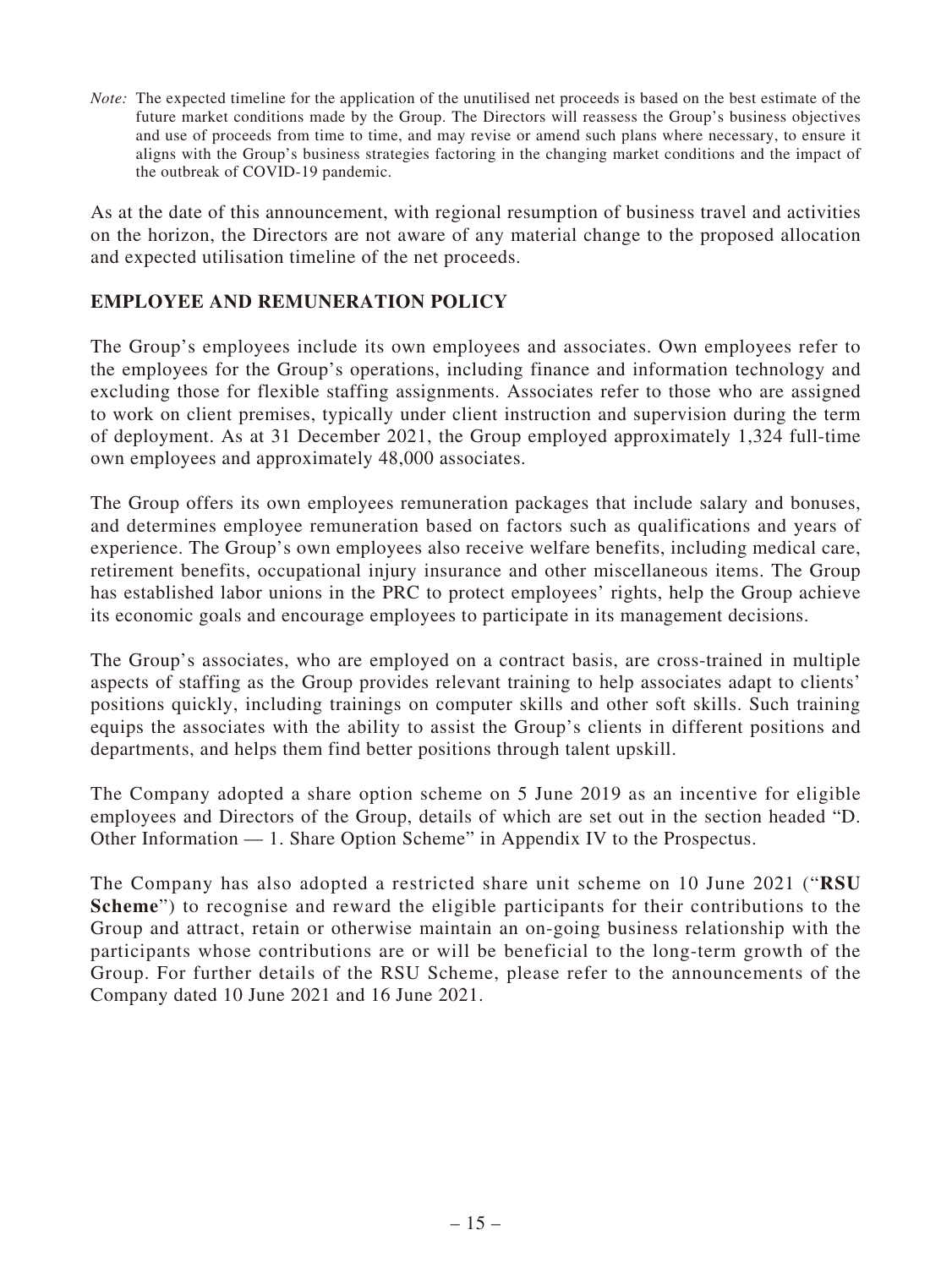# **EVENTS AFTER THE REPORTING PERIOD**

There were no material events undertaken by the Group subsequent to 31 December 2021 and up to the date of this announcement.

## **OFF-BALANCE SHEET COMMITMENTS AND ARRANGEMENTS**

Except for the contingent liabilities disclosed above, as at 31 December 2021, the Group did not have any outstanding loan capital issued or agreed to be issued, bank overdrafts, loans, debt securities, borrowings or other similar indebtedness, liabilities under acceptances (other than normal trade bills), acceptance credits, debentures, mortgages, charges, finance leases or hire purchase commitments, guarantees or other material contingent liabilities.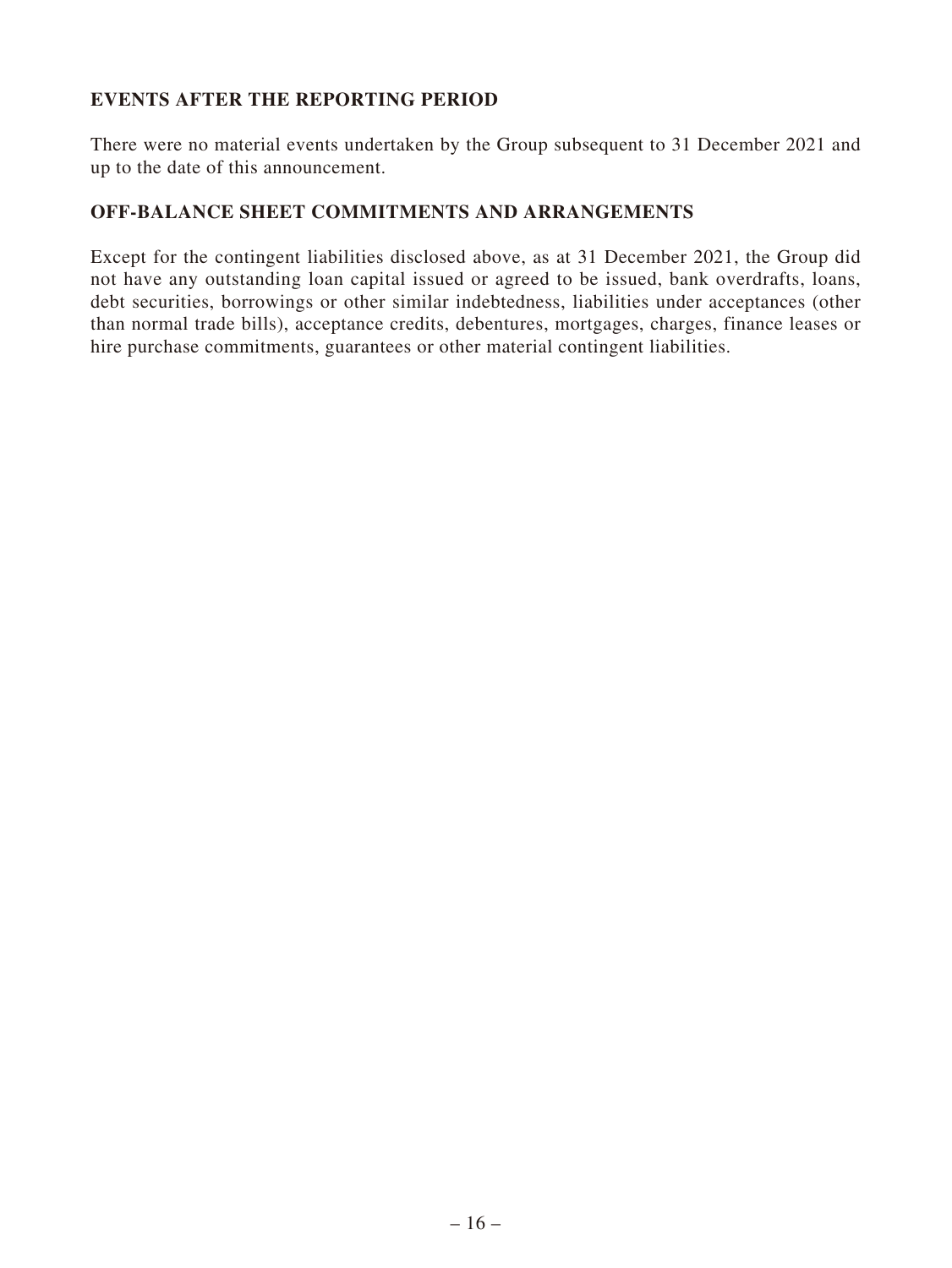# **ANNUAL RESULTS**

The audited consolidated results of the Group for the Reporting Period with the comparative figures for the preceding financial year are as follows:

# **CONSOLIDATED STATEMENT OF PROFIT OR LOSS AND OTHER COMPREHENSIVE INCOME**

|                                                                         |                | For the year ended<br>31 December |                |
|-------------------------------------------------------------------------|----------------|-----------------------------------|----------------|
|                                                                         |                | 2021                              | 2020           |
|                                                                         | <b>NOTES</b>   | <b>RMB'000</b>                    | <b>RMB'000</b> |
| Revenue                                                                 | $\mathfrak{Z}$ | 3,968,874                         | 3,222,631      |
| Cost of services                                                        |                | (3,330,640)                       | (2,687,130)    |
| Gross profit                                                            |                | 638,234                           | 535,501        |
| Selling expenses                                                        |                | (353, 474)                        | (302, 348)     |
| Administrative expenses                                                 |                | (95,160)                          | (70, 874)      |
| Other income                                                            |                | 12,432                            | 14,269         |
| Impairment losses under expected credit loss                            |                |                                   |                |
| ("ECL") model, net of reversal                                          |                | (9,942)                           | (612)          |
| Other gains and losses                                                  |                | 3,240                             | (4, 867)       |
| Finance costs                                                           |                | (2, 851)                          | (3,975)        |
| Share of profit of associates                                           |                | 3,159                             | 1,784          |
| Profit before tax                                                       |                | 195,638                           | 168,878        |
| Income tax expense                                                      | $\overline{4}$ | (43, 150)                         | (34,991)       |
| Profit for the year                                                     |                | 152,488                           | 133,887        |
| Other comprehensive income (expense)                                    |                |                                   |                |
| Item that will not be reclassified to profit or loss:                   |                |                                   |                |
| Actuarial gains (losses) from remeasurement of                          |                |                                   |                |
| defined benefit obligations, net of tax                                 |                | $\overline{2}$                    | 340            |
| Item that may be reclassified subsequently to<br><i>profit or loss:</i> |                |                                   |                |
| Exchange differences arising on translation of                          |                |                                   |                |
| foreign operations                                                      |                | (20, 600)                         | (43, 469)      |
| Other comprehensive expense for the year, net of                        |                |                                   |                |
| tax                                                                     |                | (20, 598)                         | (43, 129)      |
| Total comprehensive income for the year                                 |                | 131,890                           | 90,758         |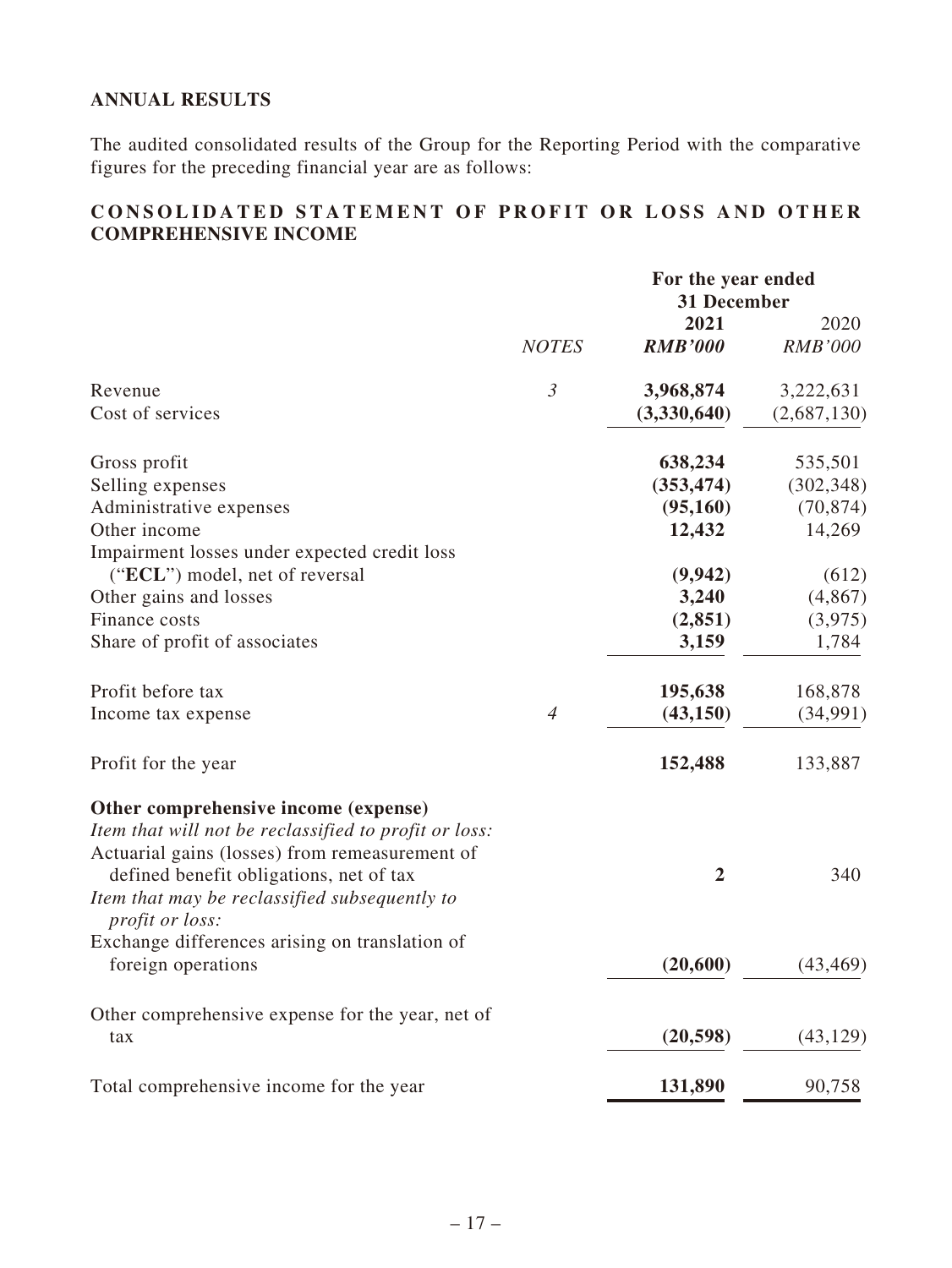|                                                             |                | For the year ended<br>31 December |                        |
|-------------------------------------------------------------|----------------|-----------------------------------|------------------------|
|                                                             |                | 2021<br><b>RMB'000</b>            | 2020<br><b>RMB'000</b> |
|                                                             | <b>NOTE</b>    |                                   |                        |
| Profit for the year attributable to:                        |                |                                   |                        |
| Owners of the Company                                       |                | 139,169                           | 126,357                |
| Non-controlling interests                                   |                | 13,319                            | 7,530                  |
|                                                             |                | 152,488                           | 133,887                |
| Total comprehensive income for the year<br>attributable to: |                |                                   |                        |
| Owners of the Company                                       |                | 119,498                           | 82,600                 |
| Non-controlling interests                                   |                | 12,392                            | 8,158                  |
|                                                             |                | 131,890                           | 90,758                 |
| Earnings per share                                          | $\overline{7}$ |                                   |                        |
| Basic (RMB)                                                 |                | 0.67                              | 0.61                   |
| Diluted (RMB)                                               |                | 0.67                              | 0.61                   |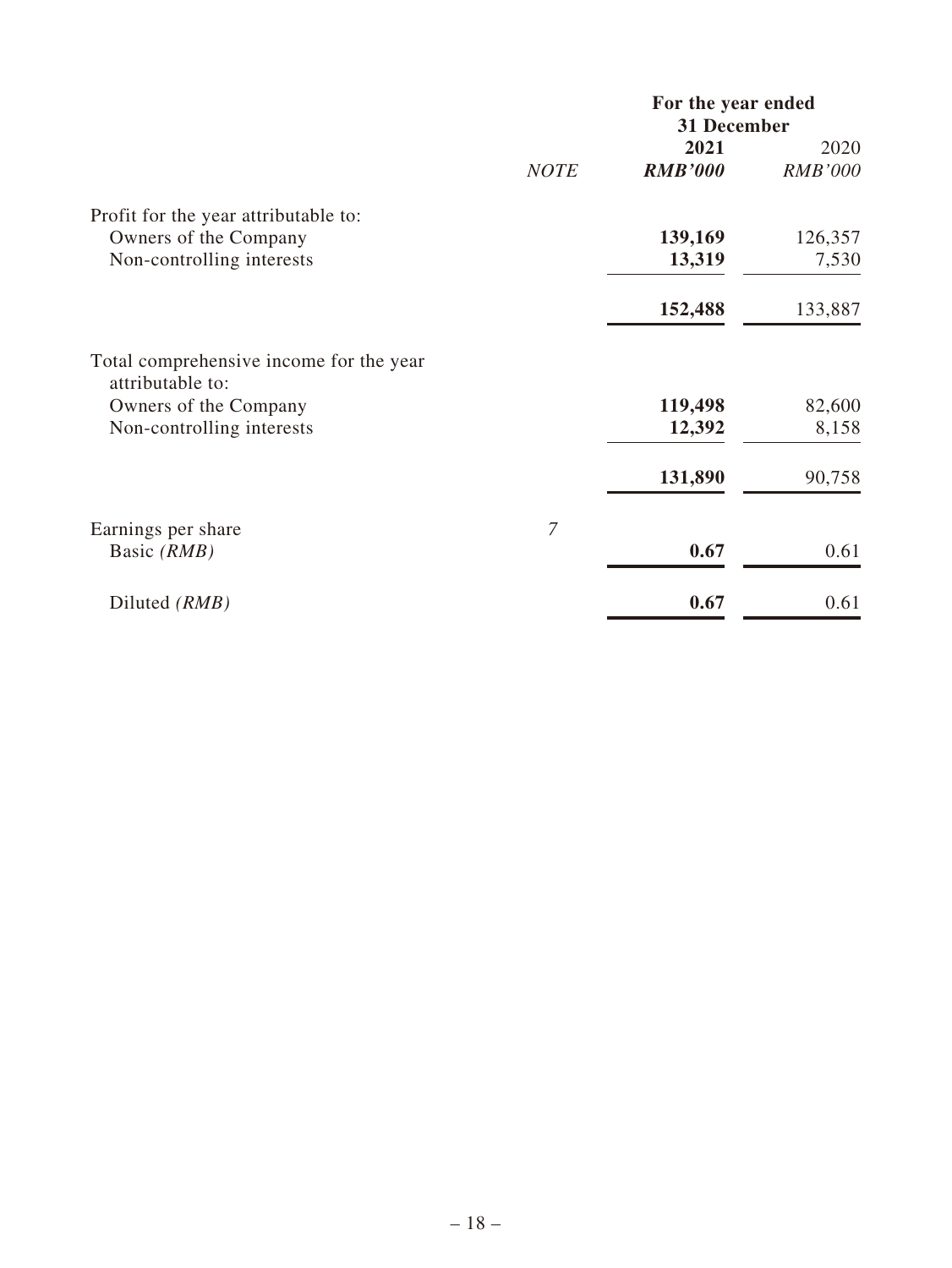# **CONSOLIDATED STATEMENT OF FINANCIAL POSITION**

|                                                                             |              | As at 31 December |                |
|-----------------------------------------------------------------------------|--------------|-------------------|----------------|
|                                                                             |              | 2021              | 2020           |
|                                                                             | <b>NOTES</b> | <b>RMB'000</b>    | <b>RMB'000</b> |
| <b>NON-CURRENT ASSETS</b>                                                   |              |                   |                |
| Property and equipment                                                      |              | 14,573            | 15,025         |
| Right-of-use assets                                                         |              | 43,364            | 63,340         |
| Goodwill                                                                    |              | 51,510            | 52,945         |
| Other intangible assets                                                     |              | 67,783            | 58,403         |
| Interests in associates                                                     |              | 25,906            | 31,807         |
| Equity instruments at fair value through other                              |              |                   |                |
| comprehensive income                                                        |              | 9,705             | 9,705          |
| Deferred tax assets                                                         |              | 7,510             | 3,752          |
| Other receivable                                                            |              | 9,558             | 11,207         |
| Deposits                                                                    |              | 18,930            | 18,983         |
| Restricted bank deposits                                                    |              | 8,657             | 9,143          |
| Retirement benefit assets                                                   |              | 440               | 438            |
|                                                                             |              | 257,936           | 274,748        |
| <b>CURRENT ASSETS</b>                                                       |              |                   |                |
| Trade and other receivables, deposits and                                   |              |                   |                |
| prepayments                                                                 | 8            | 685,470           | 525,895        |
| Amounts due from fellow subsidiaries                                        | 9            | 495               | 189            |
| Financial assets at FVTPL                                                   |              |                   | 90,459         |
| Restricted bank deposits<br>Time deposits with original maturity over three |              | 230               |                |
| months                                                                      |              | 250,076           | 291,303        |
| Bank balances and cash                                                      |              | 795,349           | 677,908        |
|                                                                             |              |                   |                |
|                                                                             |              | 1,731,620         | 1,585,754      |
| <b>CURRENT LIABILITIES</b>                                                  |              |                   |                |
| Trade and other payables                                                    | 10           | 520,473           | 468,895        |
| <b>Contract liabilities</b>                                                 |              | 33,331            | 28,959         |
| Lease liabilities                                                           |              | 25,715            | 28,663         |
| Amount due to ultimate holding company                                      | 9            | 10,208            | 9,135          |
| Amounts due to fellow subsidiaries                                          | 9            | 465               | 844            |
| Tax payables                                                                |              | 29,208            | 14,843         |
|                                                                             |              | 619,400           | 551,339        |
|                                                                             |              |                   |                |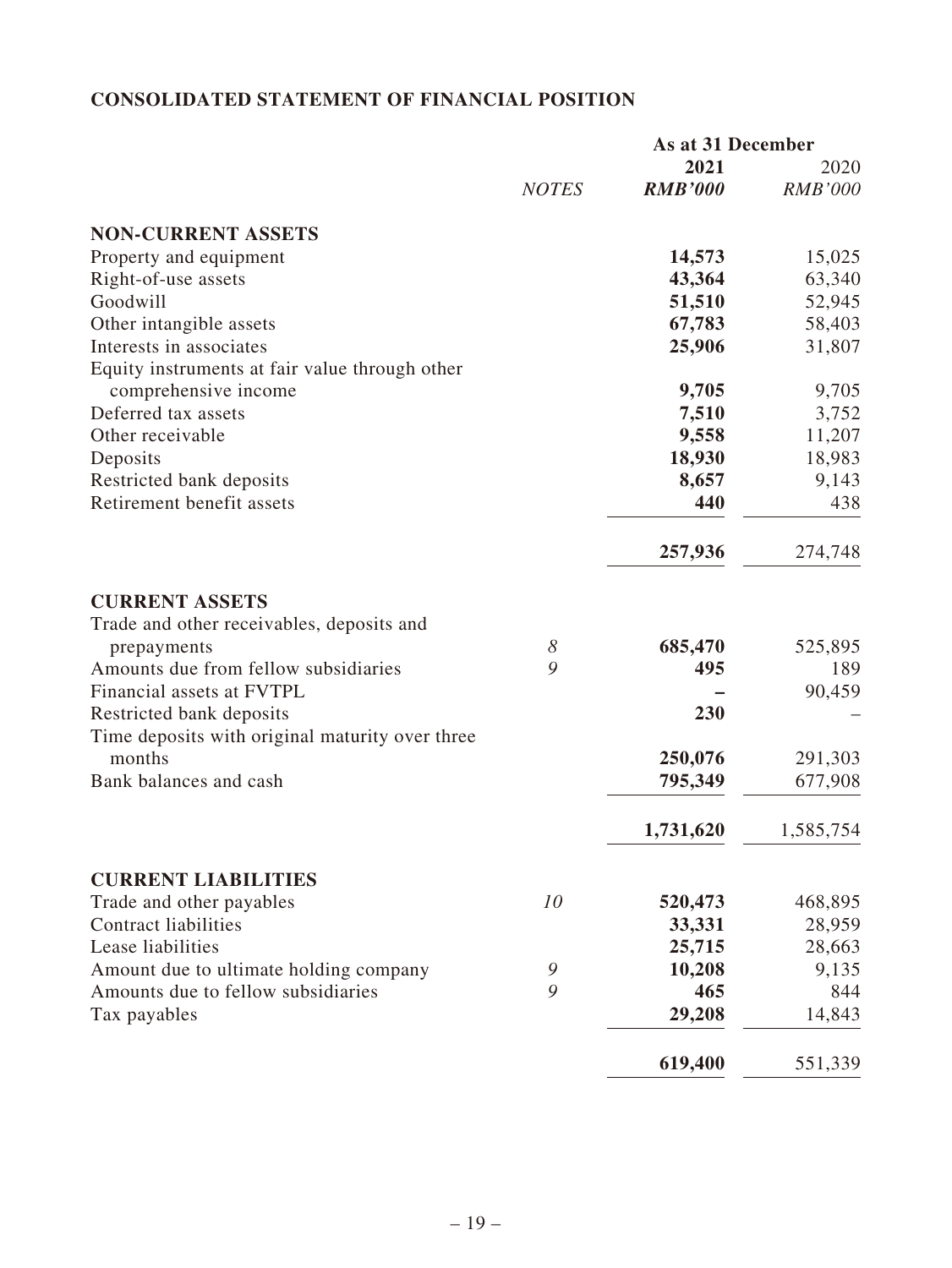|                                              | As at 31 December |                |  |
|----------------------------------------------|-------------------|----------------|--|
|                                              | 2021              | 2020           |  |
|                                              | <b>RMB'000</b>    | <b>RMB'000</b> |  |
| <b>NET CURRENT ASSETS</b>                    | 1,112,220         | 1,034,415      |  |
| <b>TOTAL ASSETS LESS CURRENT LIABILITIES</b> | 1,370,156         | 1,309,163      |  |
| <b>NON-CURRENT LIABILITIES</b>               |                   |                |  |
| Deferred tax liabilities                     | 21,127            | 16,479         |  |
| Lease liabilities                            | 19,255            | 36,279         |  |
|                                              | 40,382            | 52,758         |  |
| <b>NET ASSETS</b>                            | 1,329,774         | 1,256,405      |  |
| <b>CAPITAL AND RESERVES</b>                  |                   |                |  |
| Share capital                                | 1,830             | 1,830          |  |
| Reserves                                     | 1,252,550         | 1,189,362      |  |
| Equity attributable to owners of the Company | 1,254,380         | 1,191,192      |  |
| Non-controlling interests                    | 75,394            | 65,213         |  |
| <b>TOTAL EQUITY</b>                          | 1,329,774         | 1,256,405      |  |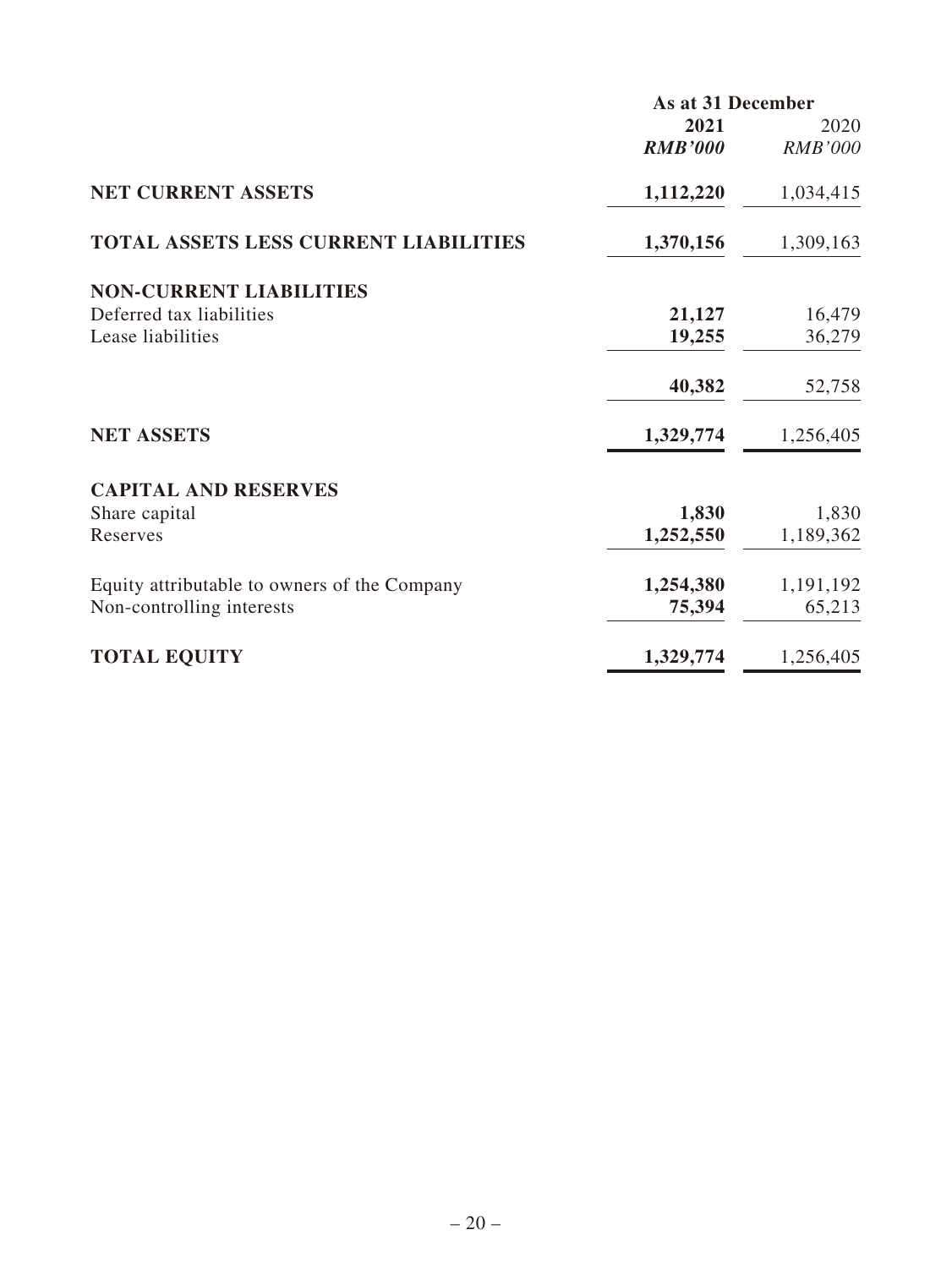# **CONSOLIDATED STATEMENT OF CASH FLOWS**

|                                                                                                                   | For the year ended<br>31 December |                |
|-------------------------------------------------------------------------------------------------------------------|-----------------------------------|----------------|
|                                                                                                                   | 2021                              | 2020           |
|                                                                                                                   | <b>RMB'000</b>                    | <b>RMB'000</b> |
| <b>OPERATING ACTIVITIES</b>                                                                                       |                                   |                |
| Profit before tax                                                                                                 | 195,638                           | 168,878        |
| Adjustments for:                                                                                                  |                                   |                |
| Finance costs                                                                                                     | 2,851                             | 3,975          |
| Bank interest income                                                                                              | (7,280)                           | (9, 595)       |
| Dividend income                                                                                                   | (878)                             | (975)          |
| Depreciation of property and equipment                                                                            | 5,828                             | 5,174          |
| Depreciation of right-of-use assets                                                                               | 29,985                            | 31,768         |
| Amortisation of intangible assets                                                                                 | 2,550                             | 2,734          |
| Loss on disposal of property and equipment                                                                        | 335                               | 773            |
| Net fair value change in financial assets at FVTPL                                                                | (1,582)                           | (3,001)        |
| Net imputed interest on consideration receivables                                                                 | (649)                             | 1,633          |
| Impairment losses under ECL model, net of reversal                                                                | 9,942                             | 612            |
| Impairment loss on goodwill                                                                                       |                                   | 7,726          |
| Equity-settled share-based payments                                                                               | 6,517                             | 2,117          |
| Share of profit of associates                                                                                     | (3,159)                           | (1,784)        |
| Operating cash flows before movements in working capital<br>Increase in trade and other receivables, deposits and | 240,098                           | 210,035        |
| prepayments                                                                                                       | (173, 919)                        | (25,062)       |
| (Increase) decrease in amounts due from fellow subsidiaries                                                       | (306)                             | 84             |
| Increase in trade and other payables                                                                              | 54,573                            | 115,058        |
| Increase in contract liabilities                                                                                  | 4,478                             | 8,134          |
| Increase (decrease) in amount due to ultimate<br>holding company                                                  | 1,285                             | (751)          |
| (Decrease) increase in amounts due to fellow subsidiaries                                                         | (379)                             | 106            |
| Increase in retirement benefit assets                                                                             |                                   | (85)           |
| Cash generated from operations                                                                                    | 125,830                           | 307,519        |
| Income tax paid                                                                                                   | (25,998)                          | (34,969)       |
| <b>NET CASH FROM OPERATING ACTIVITIES</b>                                                                         | 99,832                            | 272,550        |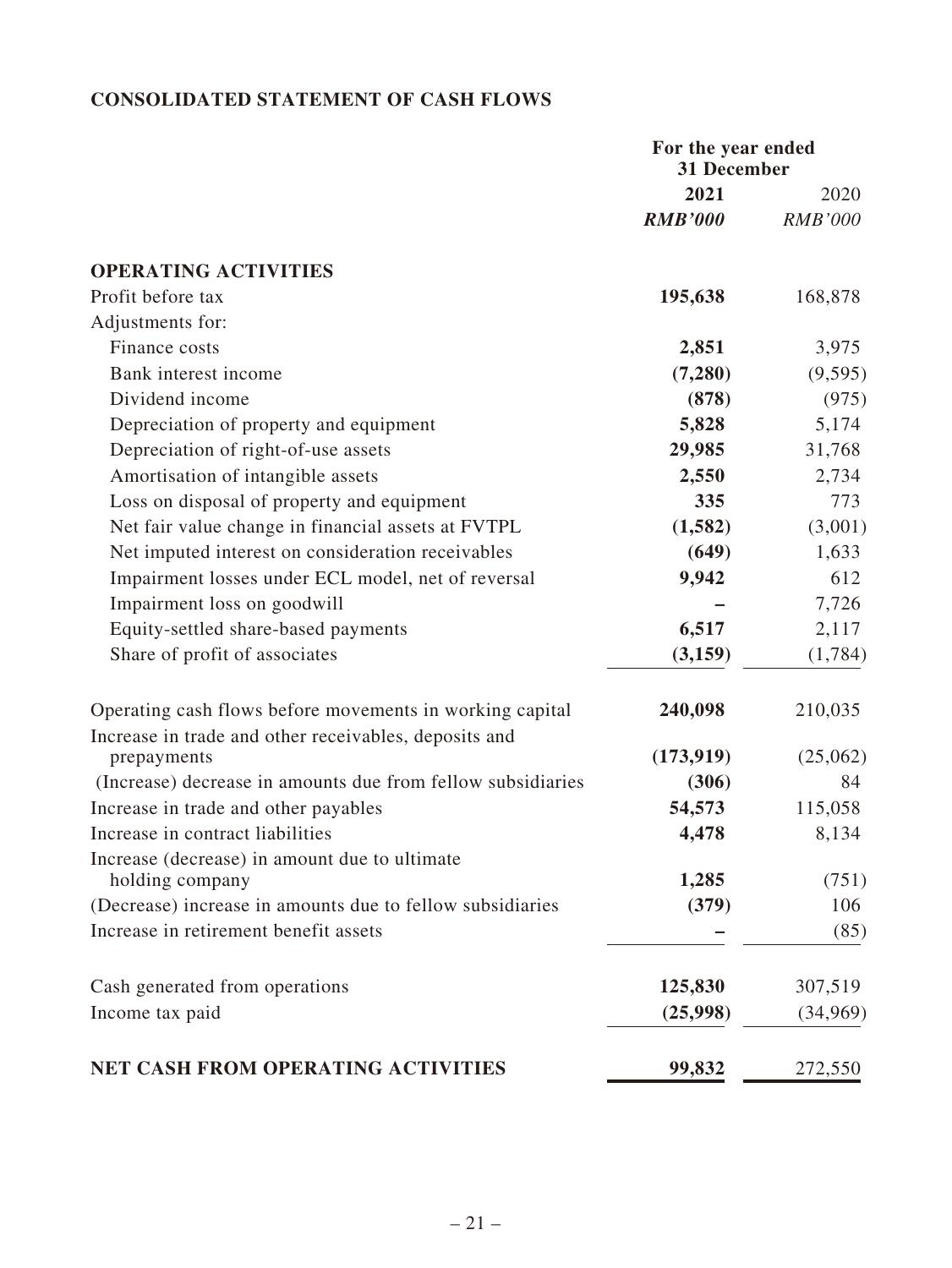|                                                           | For the year ended<br>31 December |                |  |
|-----------------------------------------------------------|-----------------------------------|----------------|--|
|                                                           | 2021                              | 2020           |  |
|                                                           | <b>RMB'000</b>                    | <b>RMB'000</b> |  |
| <b>INVESTING ACTIVITIES</b>                               |                                   |                |  |
| Interest received                                         | 7,280                             | 9,595          |  |
| Dividend received                                         | 878                               | 975            |  |
| Purchases of property and equipment                       | (5,750)                           | (5,024)        |  |
| Proceeds from disposal of property and equipment          |                                   | 66             |  |
| Proceeds from disposal of other financial assets at FVTPL |                                   | 20,297         |  |
| Placement of structured deposits                          | (150, 402)                        | (446,000)      |  |
| Settlement of structured deposits                         | 242,443                           | 471,537        |  |
| Placement of time deposits                                | (348,067)                         | (572, 396)     |  |
| Withdrawal of time deposits                               | 381,550                           | 264,365        |  |
| Placement of restricted bank deposits                     |                                   | (29,600)       |  |
| Withdrawal of restricted bank deposits                    |                                   | 45,600         |  |
| Repayment from fellow subsidiaries                        |                                   | 597            |  |
| Proceeds on disposal of an associate                      | 9,060                             |                |  |
| Addition of investments in associates                     |                                   | (27, 350)      |  |
| Return of capital from an associate                       |                                   | 1,599          |  |
| Settlement of consideration receivables from disposal of  |                                   |                |  |
| subsidiaries                                              | 2,298                             | 2,650          |  |
| Development costs paid                                    | (12, 883)                         | (18, 186)      |  |
| NET CASH FROM (USED IN) FROM INVESTING                    |                                   |                |  |
| <b>ACTIVITIES</b>                                         | 126,407                           | (281, 275)     |  |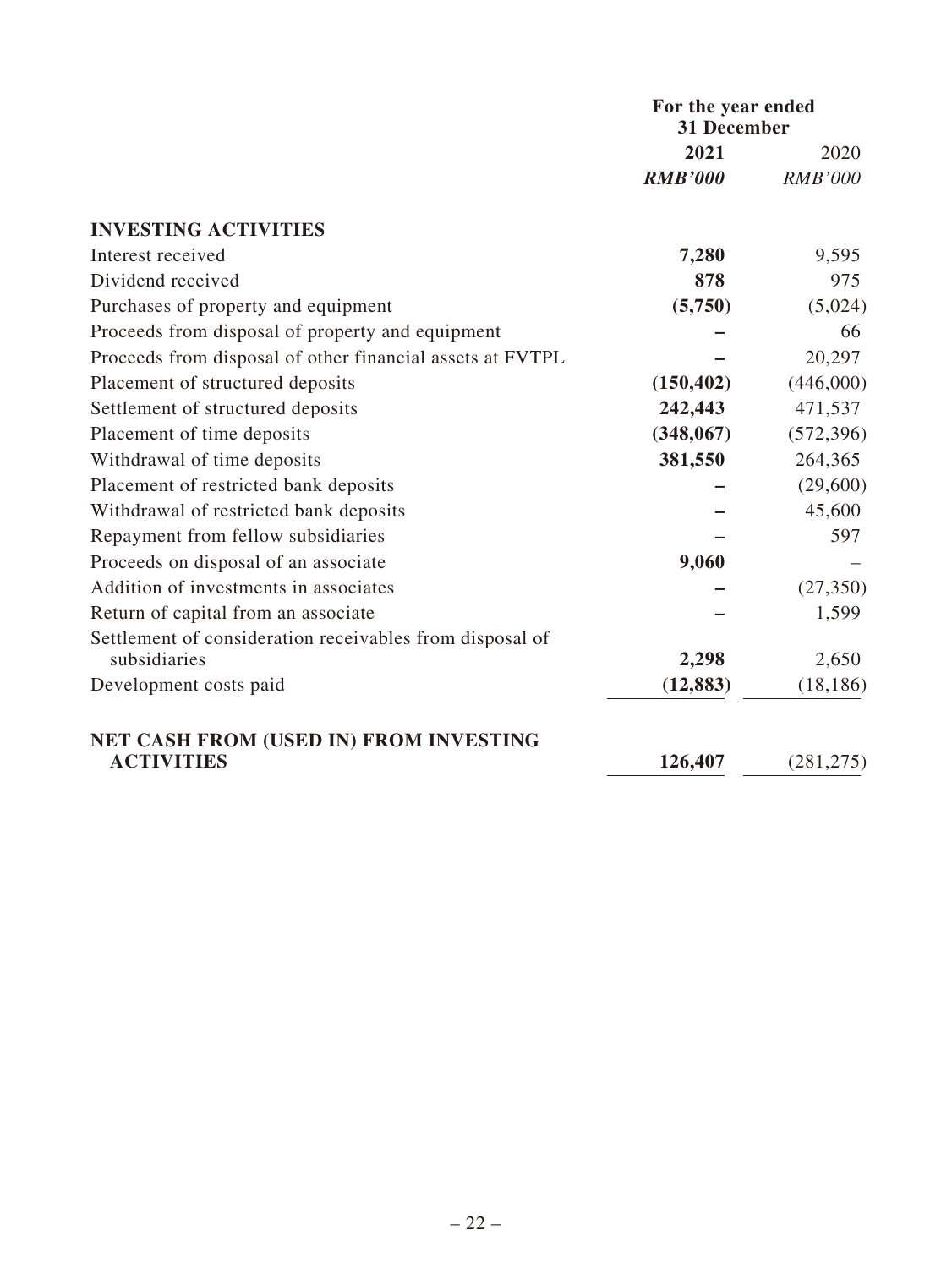|                                                                | For the year ended<br><b>31 December</b> |                |
|----------------------------------------------------------------|------------------------------------------|----------------|
|                                                                | 2021                                     | 2020           |
|                                                                | <b>RMB'000</b>                           | <b>RMB'000</b> |
| <b>FINANCING ACTIVITIES</b>                                    |                                          |                |
| Interest paid                                                  | (2, 851)                                 | (3,975)        |
| Advance from fellow subsidiaries                               |                                          | 52             |
| Repayment to fellow subsidiaries                               |                                          | (263)          |
| Dividends paid to NCI shareholders                             | (2,211)                                  | (4,361)        |
| Dividends paid                                                 | (56, 035)                                | (51, 184)      |
| Repayment of lease liabilities                                 | (29, 944)                                | (30, 412)      |
| Purchase of shares for RSU Scheme                              | (6,792)                                  |                |
| NET CASH (USED IN) FROM FINANCING ACTIVITIES                   | (97, 833)                                | (90, 143)      |
| NET INCREASE (DECREASE) IN CASH AND CASH<br><b>EQUIVALENTS</b> | 128,406                                  | (98, 868)      |
| CASH AND CASH EQUIVALENTS AT 1 JANUARY                         | 677,908                                  | 806,967        |
| Effect of foreign exchange rate changes                        | (10, 965)                                | (30, 191)      |
| CASH AND CASH EQUIVALENTS AT 31 DECEMBER,                      |                                          |                |
| represented by bank balances and cash                          | 795,349                                  | 677,908        |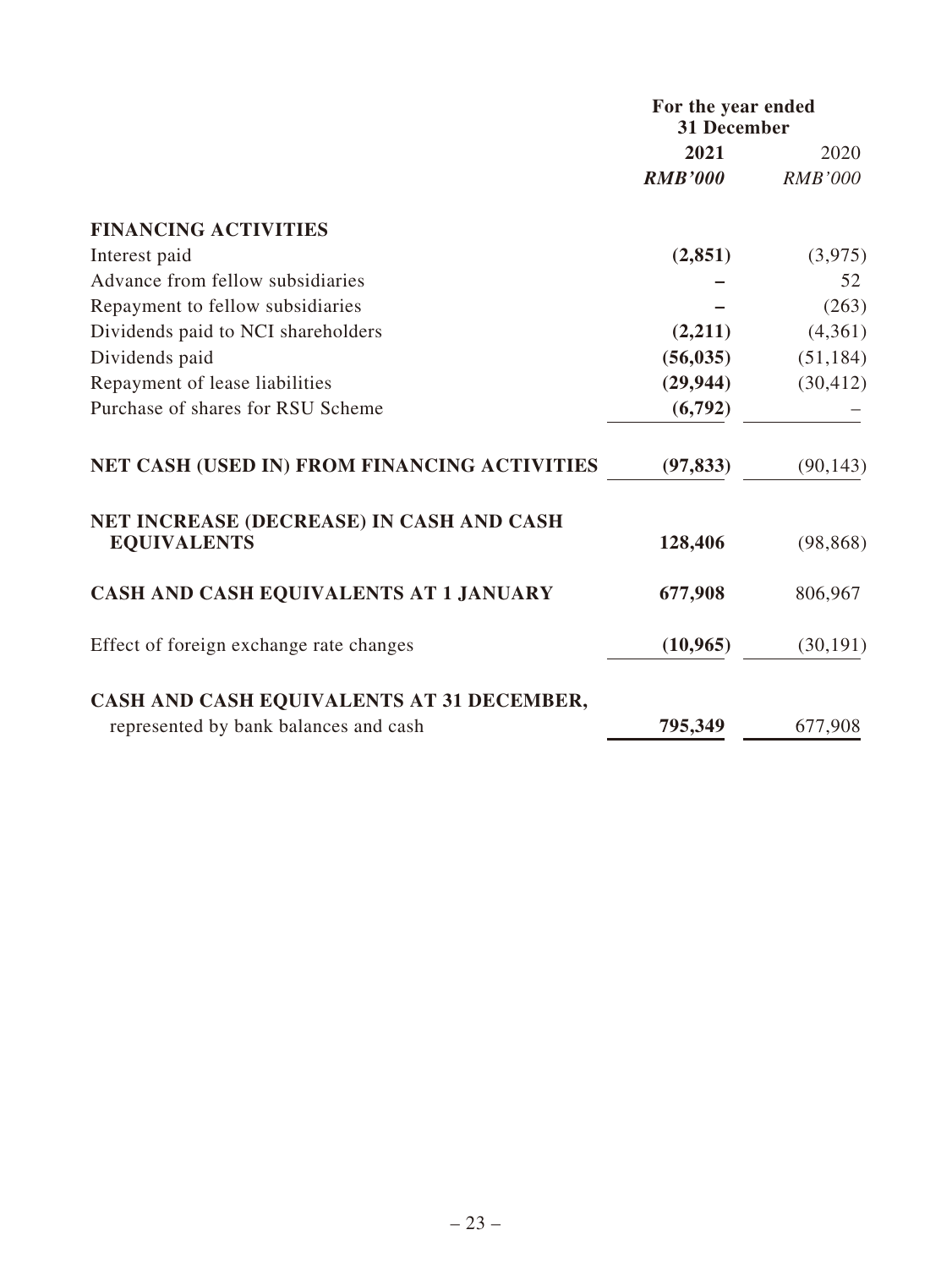# **NOTES TO CONSOLIDATED FINANCIAL STATEMENTS**

### **1. GENERAL**

ManpowerGroup Greater China Limited (the "**Company**") was incorporated in the Cayman Islands as an exempted company with limited liability on 26 September 2014. The Company's shares were listed on the Main Board of The Stock Exchange of Hong Kong Limited (the "**Stock Exchange**") on 10 July 2019. The addresses of the Company's registered office and principal place of business in the People's Republic of China (the "**PRC**") are PO Box 309, Ugland House, Grand Cayman, KY1-1104, Cayman Islands and 36/F, Xin Mei Union Square, No. 999, Pudong Road (S), Pudong District, Shanghai, PRC, respectively.

The Company is an investment holding company. The Company's subsidiaries are principally engaged in the provision of a comprehensive range of workforce solutions and services in the PRC, Hong Kong Special Administrative Region of the PRC ("**Hong Kong**"), Macau Special Administrative Region of the PRC ("**Macau**") and Taiwan (collectively referred to as "**Greater China Region**").

The consolidated financial statements of the Company and its subsidiaries (collectively referred to as the "**Group**") are presented in Renminbi ("**RMB**"), which is the same as the functional currency of the Company.

### **2. APPLICATION OF NEW AND AMENDMENTS TO INTERNATIONAL FINANCIAL REPORTING STANDARDS ("IFRSs")**

### **Amendments to IFRSs that are mandatorily effective for the current year**

In the current year, the Group has applied the following amendments to IFRSs issued by the International Accounting Standards Board ("**IASB**") for the first time, which are mandatorily effective for the annual period beginning on or after 1 January 2021 for the preparation of the consolidated financial statements:

Amendment to IFRS 9, IAS 39, IFRS 7, IFRS 4 and IFRS 16 Interest Rate Benchmark Reform – Phase 2

In addition, the Group has early applied the Amendments to IFRS 16 *COVID-19-Related Rent Concessions beyond 30 June 2021*.

Except as described below, the application of the amendments to IFRSs in the current year has had no material impact on the Group's financial positions and performance for the current and prior years and/or on the disclosures set out in these consolidated financial statements.

### **Impacts on early application of Amendments to IFRS 16** *COVID-19-Related Rent Concessions beyond 30 June 2021*

The Group has early applied the amendment in the current year. The amendment extends the availability of the practical expedient in paragraph 46A of IFRS 16 *Leases* ("**IFRS 16**") by one year so that the practical expedient applies to rent concessions for which any reduction in lease payments affects only payments originally due on or before 30 June 2022, provided the other conditions for applying the practical expedient are met.

The application of this amendment has had no material impact on the Group's financial positions and performance for the current and prior years.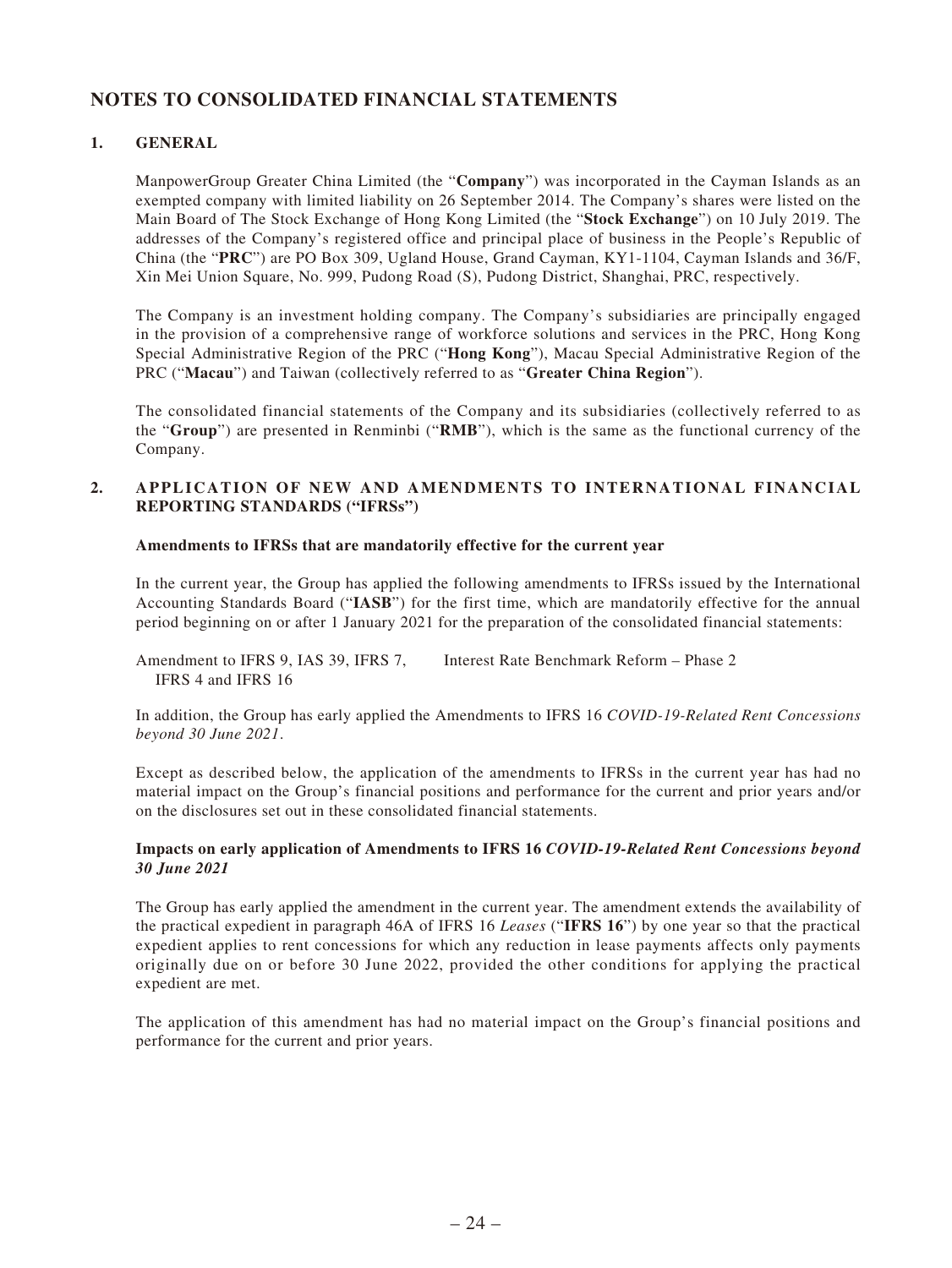### **New and amendments to IFRSs in issue but not yet effective**

The Group has not early applied the following new and amendments to IFRSs that have been issued but are not yet effective:

| <b>IFRS 17</b>                   | Insurance Contracts and the related Amendments <sup>2</sup>                                           |
|----------------------------------|-------------------------------------------------------------------------------------------------------|
| Amendments to IFRS 3             | Reference to the Conceptual Framework <sup>1</sup>                                                    |
| Amendments to IFRS 10 and IAS 28 | Sale or Contribution of Assets between an Investor and its<br>Associate or Joint Venture <sup>3</sup> |
| Amendments to IAS 1              | Classification of Liabilities as Current or Non-current <sup>2</sup>                                  |
| Amendments to IAS 1 and          | Disclosure of Accounting Policies <sup>2</sup>                                                        |
| <b>IFRS</b> Practice Statement 2 |                                                                                                       |
| Amendments to IAS 8              | Definition of Accounting Estimates <sup>2</sup>                                                       |
| Amendments to IAS 12             | Deferred Tax related to Assets and Liabilities arising from a<br>Single Transaction <sup>2</sup>      |
| Amendments to IAS 16             | Property, Plant and Equipment: Proceeds before Intended<br>Use <sup>2</sup>                           |
| Amendments to IAS 37             | Onerous Contracts – Cost of Fulfilling a Contract <sup>1</sup>                                        |
| Amendments to IFRS Standards     | Annual Improvements to IFRS Standards 2018-2020 <sup>1</sup>                                          |

1 Effective for annual periods beginning on or after 1 January 2022.

2 Effective for annual periods beginning on or after 1 January 2023.

3 Effective for annual periods beginning on or after a date to be determined.

Except for the amendments to IFRSs mentioned below, the directors of the Company anticipate that the application of all other new and amendments to IFRSs will have no material impact on the consolidated financial statements in the foreseeable future.

### *Amendments to IFRS 3 Reference to the Conceptual Framework*

The amendments:

- update a reference in IFRS 3 *Business Combinations* so that it refers to the *Conceptual Framework for Financial Reporting* issued by IASB in March 2018 (the "**Conceptual Framework**") instead of the International Accounting Standards Committee's *Framework for the Preparation and Presentation of Financial Statements* (replaced by the *Conceptual Framework for Financial Reporting* issued in September 2010);
- add a requirement that, for transactions and other events within the scope of IAS 37 *Provisions, Contingent Liabilities and Contingent Assets* or International Financial Reporting Interpretations Committee – Interpretation 21 *Levies* ("**IFRIC 21**"), an acquirer applies IAS 37 or IFRIC 21 instead of Conceptual Framework to identify the liabilities it has assumed in a business combination; and
- add an explicit statement that an acquirer does not recognise contingent assets acquired in a business combination.

The application of the amendments is not expected to have significant impact on the financial position and performance of the Group.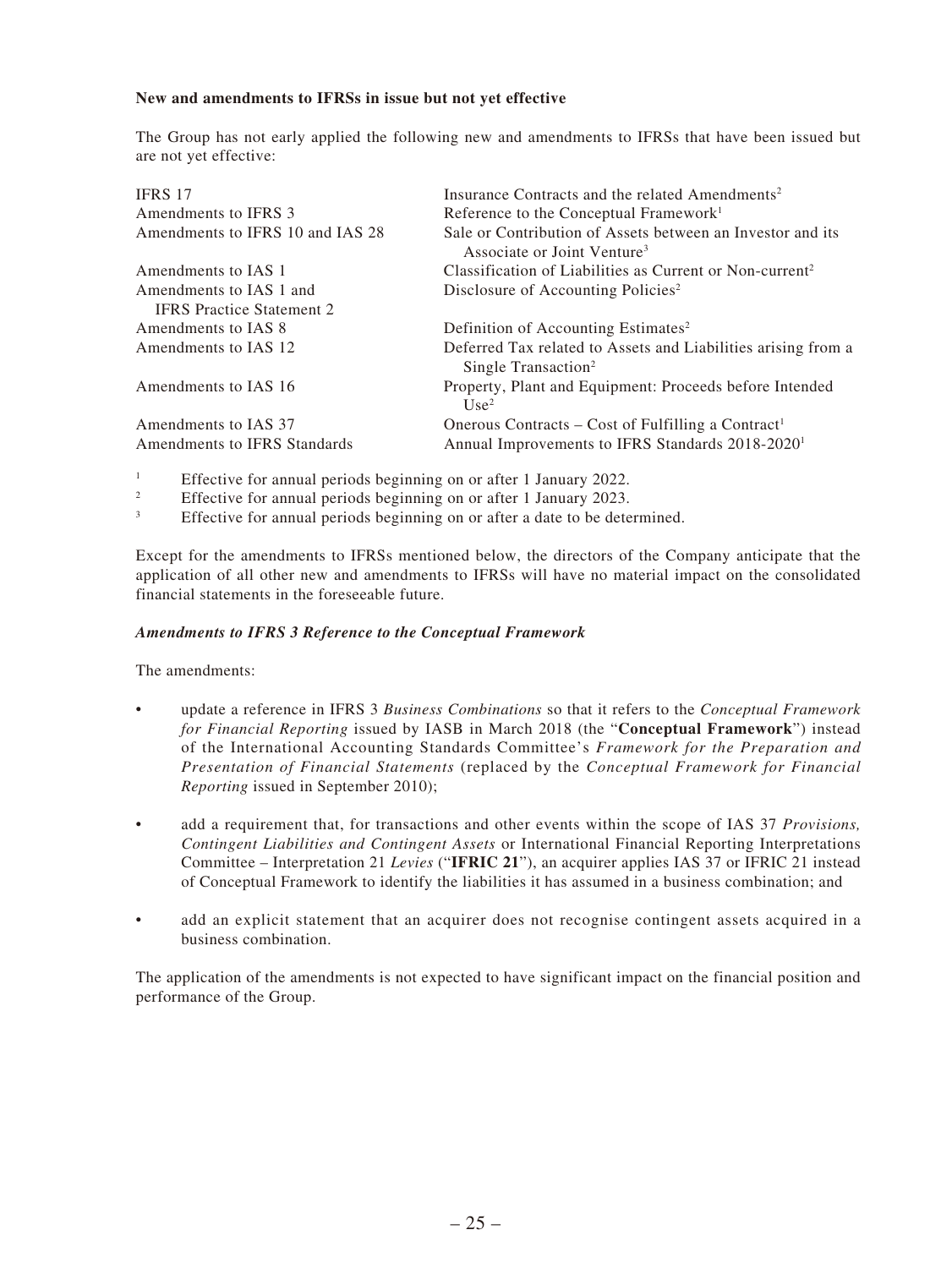### **3. REVENUE AND SEGMENT INFORMATION**

### **Segment information**

Information reported to the Chief Executive Officer, being the chief operating decision maker ("**CODM**"), for the purposes of resource allocation and assessment of segment performance focuses on types of services provided.

Specifically, the Group's reportable segments under IFRS 8 are as follows:

- 1. Workforce Solutions the Group provides the following services to its customers:
	- Flexible staffing service for which the Group helps to provide contingent workers for customers who wish to manage their own headcount or only require workers for a limited time or a specific project. The Group provides contingent workers contracted with the Group that it finds suitable for the job descriptions and assign them to the customers.
	- Recruitment solutions services include recruitment process outsourcing ("**RPO**") management services and recruitment services. The Group assists customers' hiring process, which include candidate assessments, screening, conducting candidate interviews and recommending suitable candidates for job vacancies, providing sourcing technology, and providing the Group's marketing and recruiting expertise.
- 2. Other HR Services the Group provides HR services to customers who need assistance in outplacement, leadership development, career management, talent assessment, and training and development services.

No operating segments have been aggregated in arriving at the reportable segments of the Group.

#### **Segment revenue and results**

The following is an analysis of the Group's revenue and results by operating and reportable segment:

#### **Year ended 31 December 2021**

|                                                    | Workforce<br><b>Solutions</b><br><b>RMB'000</b> | <b>Other HR</b><br><b>Services</b><br><b>RMB'000</b> | <b>Total</b><br><b>RMB'000</b> |
|----------------------------------------------------|-------------------------------------------------|------------------------------------------------------|--------------------------------|
| Segment revenue                                    | 3,936,838                                       | 32,036                                               | 3,968,874                      |
| Segment profit                                     | 614,896                                         | 23,338                                               | 638,234                        |
| Unallocated:                                       |                                                 |                                                      |                                |
| Selling expenses                                   |                                                 |                                                      | (353, 474)                     |
| Administrative expenses                            |                                                 |                                                      | (95, 160)                      |
| Other income                                       |                                                 |                                                      | 12,432                         |
| Impairment losses under ECL model, net of reversal |                                                 |                                                      | (9, 942)                       |
| Other gains and losses                             |                                                 |                                                      | 3,240                          |
| Finance costs                                      |                                                 |                                                      | (2, 851)                       |
| Share of profit of associates                      |                                                 |                                                      | 3,159                          |
| Profit before tax                                  |                                                 |                                                      | 195,638                        |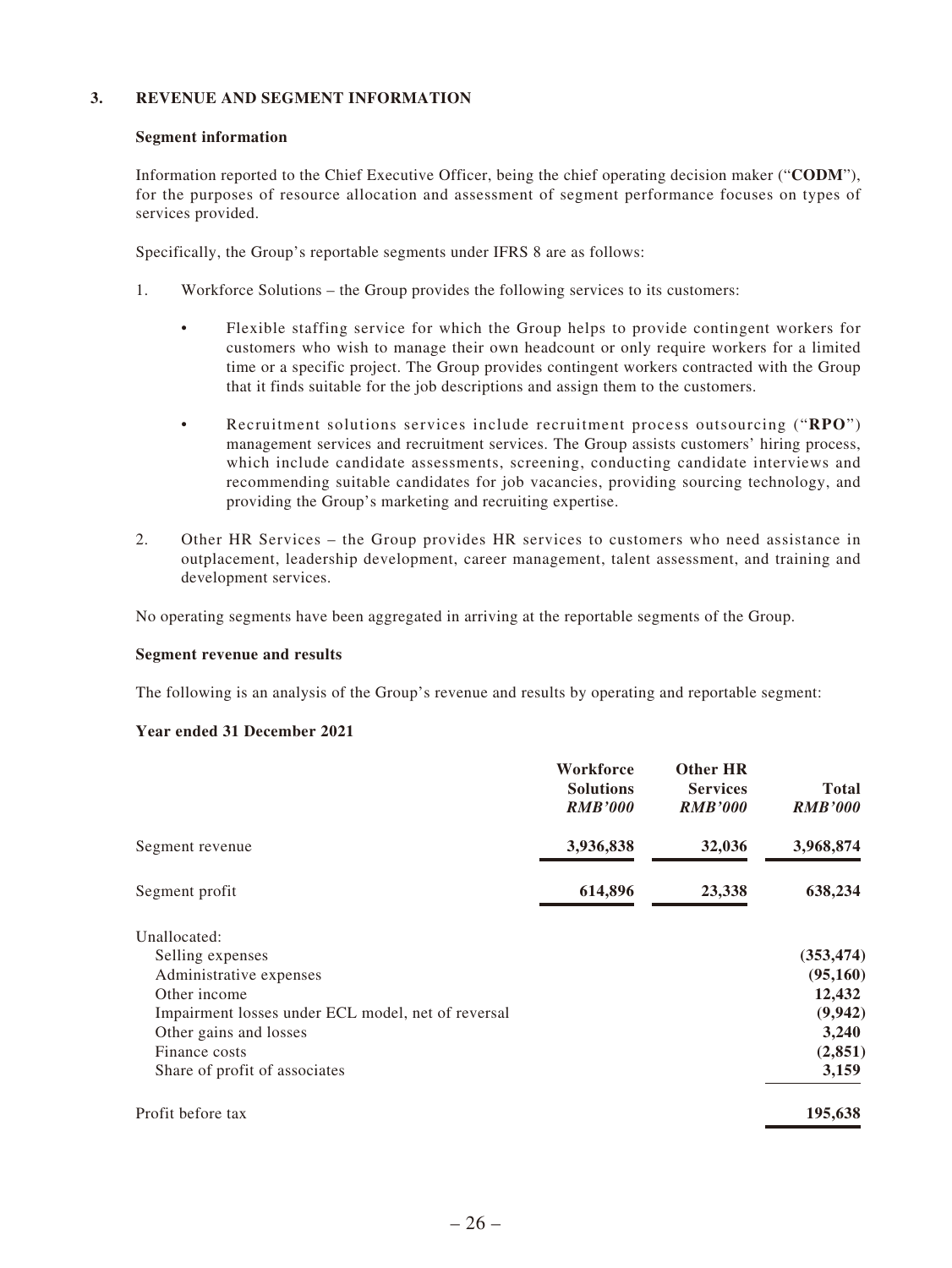### **Year ended 31 December 2020**

|                                                    | Workforce<br>Solutions<br><i>RMB'000</i> | Other HR<br>Services<br><i>RMB'000</i> | Total<br><i>RMB'000</i> |
|----------------------------------------------------|------------------------------------------|----------------------------------------|-------------------------|
| Segment revenue                                    | 3,198,099                                | 24,532                                 | 3,222,631               |
| Segment profit Unallocated:                        | 517,262                                  | 18,239                                 | 535,501                 |
| Selling expenses                                   |                                          |                                        | (302, 348)              |
| Administrative expenses                            |                                          |                                        | (70, 874)               |
| Other income                                       |                                          |                                        | 14,269                  |
| Impairment losses under ECL model, net of reversal |                                          |                                        | (612)                   |
| Other gains and losses                             |                                          |                                        | (4, 867)                |
| Finance costs                                      |                                          |                                        | (3,975)                 |
| Share of profit of associates                      |                                          |                                        | 1,784                   |
| Profit before tax                                  |                                          |                                        | 168,878                 |

### **Geographical information**

Information about the Group's revenue from external customers is presented based on the location of the operations of customers. Information about the Group's non-current assets is presented based on the geographical location of the assets.

|                     | Revenue from external |                |                     |                |
|---------------------|-----------------------|----------------|---------------------|----------------|
|                     | customers             |                | Non-current assets* |                |
|                     | 2021                  | 2020           | 2021                | 2020           |
|                     | <b>RMB'000</b>        | <i>RMB'000</i> | <b>RMB'000</b>      | <i>RMB'000</i> |
| PRC                 | 2,464,036             | 1,763,695      | 112,946             | 121,736        |
| Hong Kong and Macau | 622,435               | 620,146        | 86,765              | 94,494         |
| Taiwan              | 882,403               | 838,790        | 3,425               | 5,290          |
|                     | 3,968,874             | 3,222,631      | 203,136             | 221,520        |

\* Non-current assets excluded those relating to deferred tax assets, retirement benefit assets and financial instruments.

The accounting policies of the operating segments are the same as the Group's accounting policies. Segment profit represents the gross profit earned by each segment without allocation of selling expenses, administrative expenses, other income, impairment losses under ECL model, net of reversal, other gains or losses, finance costs and share of profit of associates. This is the measure reported to the CODM for the purposes of resource allocation and performance assessment. In addition, impairment loss on goodwill of approximately RMB7,726,000 recognised in profit or loss for Workforce Solutions segment for the year ended 31 December 2020 was provided to the CODM but not included in the measure of segment profit.

There were no inter-segment sales for both years.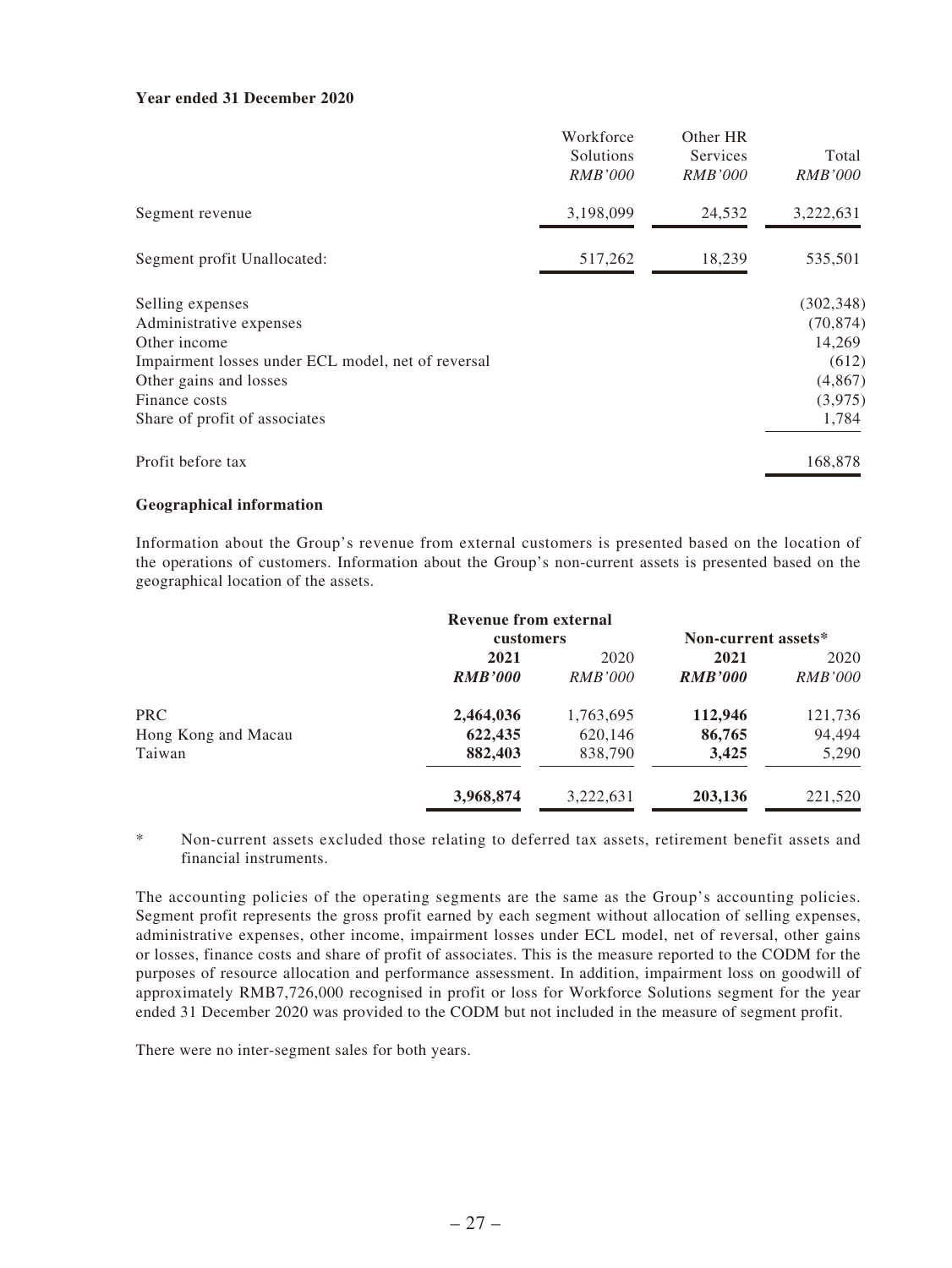### **Segment assets and liabilities**

Information reported to the CODM for the purposes of resource allocation and performance assessment does not include any assets and liabilities. Accordingly, no segment assets and liabilities are presented.

#### **Information about major customers**

Revenue from the customer of the corresponding years contributing over 10% of the total revenue of the Group is as follows:

|                | 2021           | 2020           |
|----------------|----------------|----------------|
|                | <b>RMB'000</b> | <b>RMB'000</b> |
| Customer $A^1$ | 1,048,506      | 705,257        |

#### **Disaggregation of revenue**

### **Year ended 31 December 2021**

|                             | Workforce        | <b>Other HR</b> |                |
|-----------------------------|------------------|-----------------|----------------|
|                             | <b>Solutions</b> | <b>Services</b> | <b>Total</b>   |
|                             | <b>RMB'000</b>   | <b>RMB'000</b>  | <b>RMB'000</b> |
| Types of service            |                  |                 |                |
| Flexible staffing           | 3,688,572        |                 | 3,688,572      |
| Recruitment solutions       | 248,266          |                 | 248,266        |
| Others                      |                  | 32,036          | 32,036         |
|                             | 3,936,838        | 32,036          | 3,968,874      |
| Year ended 31 December 2020 |                  |                 |                |
|                             | Workforce        | Other HR        |                |
|                             | Solutions        | Services        | Total          |
|                             | <b>RMB'000</b>   | <b>RMB'000</b>  | <b>RMB'000</b> |
| Types of service            |                  |                 |                |
| Flexible staffing           | 3,011,853        |                 | 3,011,853      |
| Recruitment solutions       | 186,246          |                 | 186,246        |
| Others                      |                  | 24,532          | 24,532         |
|                             | 3,198,099        | 24,532          | 3,222,631      |

<sup>1</sup> Revenue from Workforce Solutions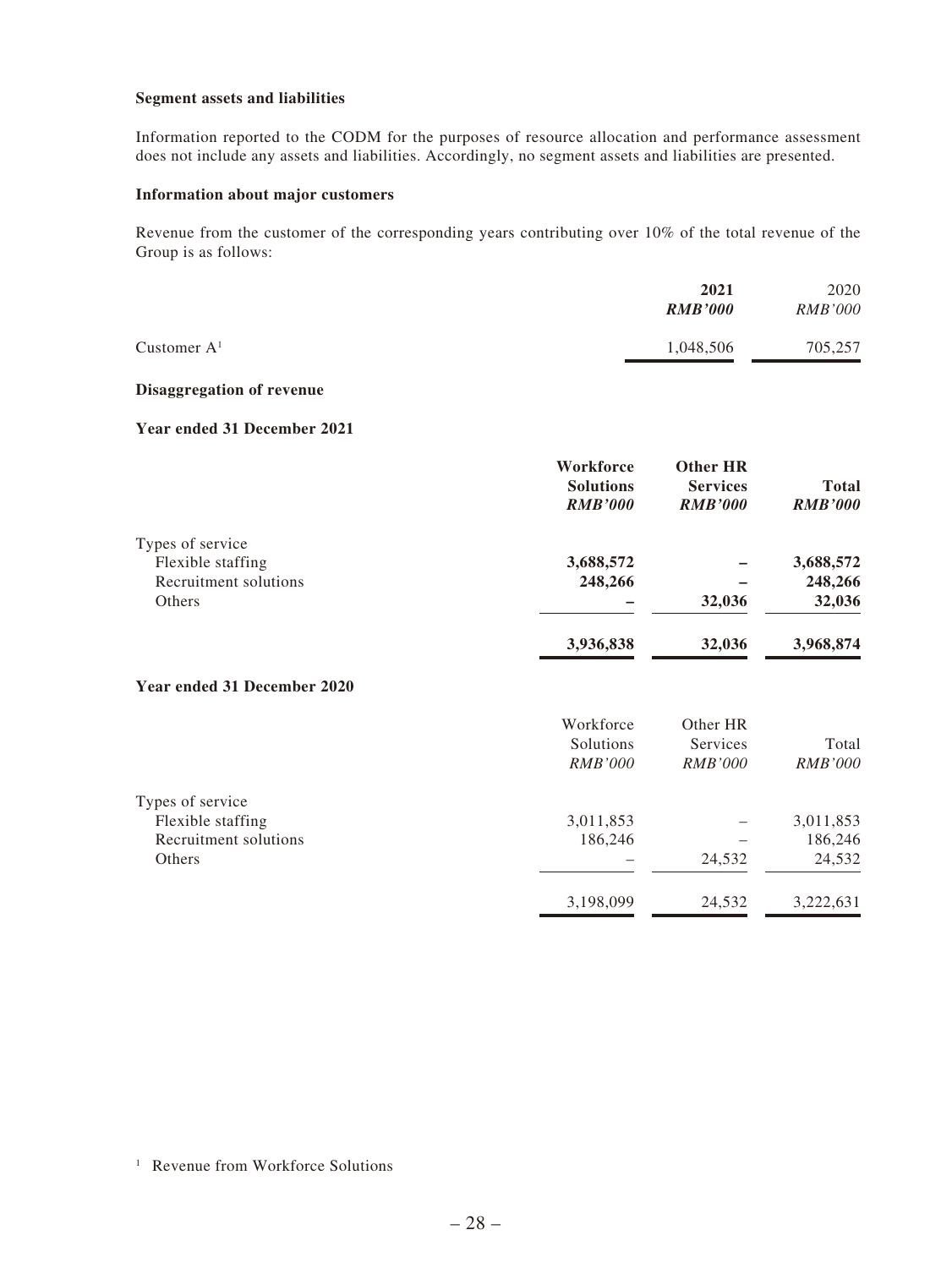### **4. INCOME TAX EXPENSE**

|                                       | 2021           | 2020           |
|---------------------------------------|----------------|----------------|
|                                       | <b>RMB'000</b> | <b>RMB'000</b> |
| Current tax:                          |                |                |
| - PRC Enterprise Income Tax ("EIT")   | 20,981         | 14,651         |
| - Hong Kong Profits Tax               | 5,042          | 2,953          |
| - Macau Complementary Tax             | 26             | 43             |
| - Taiwan Income Tax                   | 9,187          | 6,003          |
| - Taiwan dividend withholding tax     | 2,717          | 3,794          |
|                                       | 37,953         | 27,444         |
| (Over) underprovision in prior years: |                |                |
| - PRC EIT                             | (792)          | 84             |
| - Hong Kong Profits Tax               |                | (532)          |
| - Taiwan Income Tax                   | 40             | (30)           |
|                                       | (752)          | (478)          |
| Deferred tax                          | 5,949          | 8,025          |
|                                       | 43,150         | 34,991         |

Under the Law of the PRC on Enterprise Income Tax (the "**EIT Law**") and Implementation Regulation of the EIT Law, the tax rate of the PRC subsidiaries is 25% for both years. The Group's subsidiaries that are tax residents in the PRC are subject to the PRC dividend withholding tax of 5% for those non-PRC tax resident immediate holding companies registered in Hong Kong, when and if undistributed earnings are declared to be paid as dividends out of profits that arose on or after 1 January 2008.

Certain PRC subsidiaries of the Group were qualified as Small Low-Profit Enterprise, under the relevant tax regulations in the PRC, which were entitled to a preferential income tax rate that was calculated in accordance with the two-tiered profits tax rates regime for the years ended 31 December 2020 and 2021. Under the two-tiered profits tax rates regime, the first RMB1,000,000 of the taxable income of qualified entities are taxed at 2.5% (2020: 5%), and the taxable income above RMB1,000,000 and less than RMB3,000,000 are taxed at 10% (2020: 10%).

Hong Kong Profits Tax is calculated at 16.5% of the estimated assessable profits for both years.

Under the two-tiered profits tax rates regime of Hong Kong Profits Tax, the first HK\$2,000,000 of profits of the qualifying group entity will be taxed at 8.25%, and profits above HK\$2,000,000 will be taxed at 16.5%. The profits of group entities not qualifying for the two-tiered profits tax rates regime will continue to be taxed at a flat rate of 16.5%. Accordingly, the Hong Kong Profits Tax of the qualifying group entity is calculated at 8.25% on the first HK\$2,000,000 of the estimated assessable profits and at 16.5% on the estimated assessable profits above HK\$2,000,000.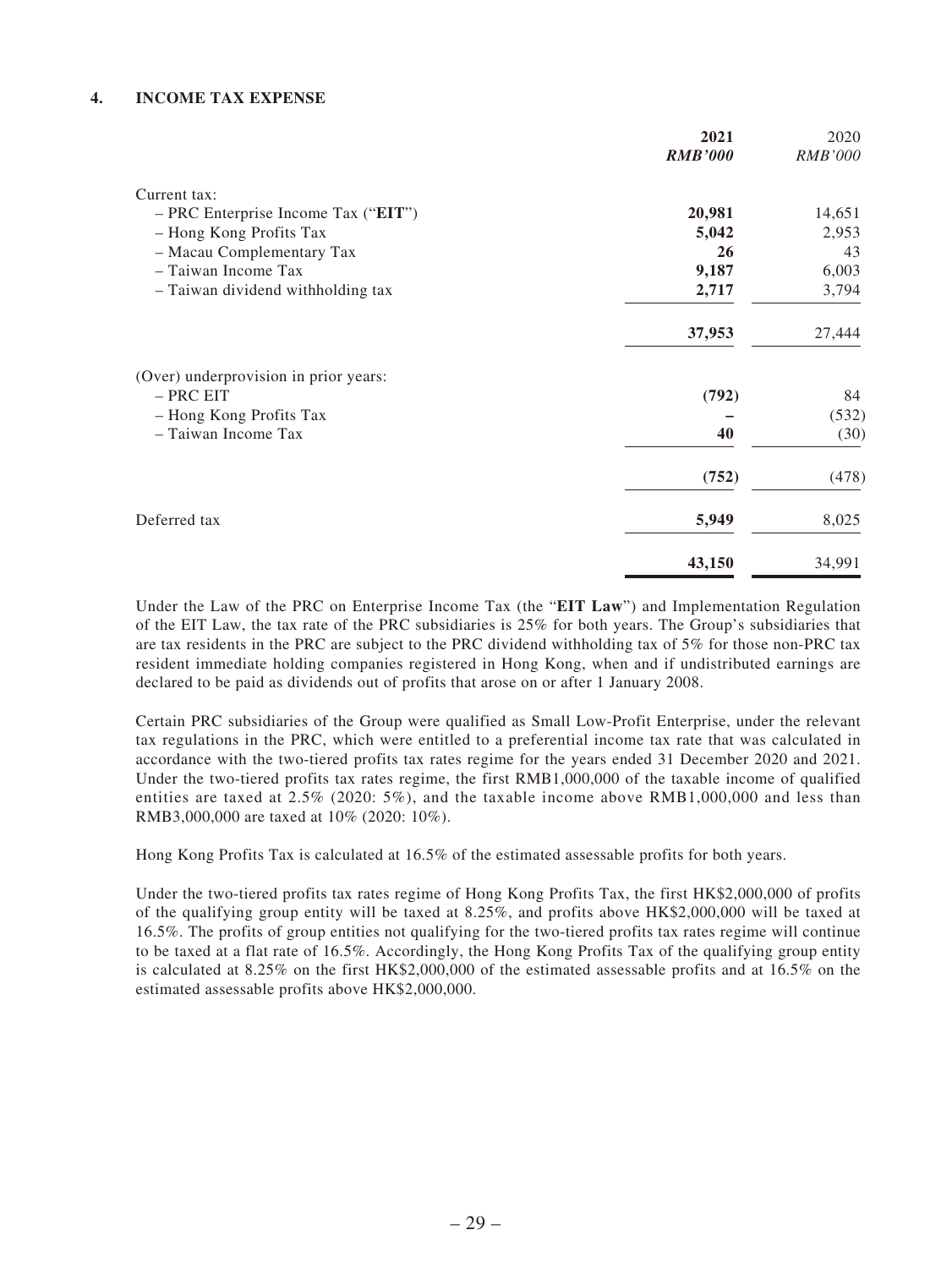Macau Complementary Tax is calculated at 12% of the estimated assessable profit for both years.

Taiwan Income Tax is calculated at 20% of the estimated assessable profit for both years. Under the relevant regulations in Taiwan, unappropriated earnings of subsidiaries in Taiwan is subject to a corporate surtax of 5%. Withholding tax of 21% is imposed on dividends declared in respect of profits earned by Taiwan subsidiaries that are received by non-Taiwan resident entities.

### **5. PROFIT FOR THE YEAR**

|                                                                     | 2021<br><b>RMB'000</b> | 2020<br><i>RMB'000</i> |
|---------------------------------------------------------------------|------------------------|------------------------|
| Profit for the year has been arrived at after charging (crediting): |                        |                        |
| Directors' emoluments                                               |                        |                        |
| Fees                                                                | 588                    | 642                    |
| Salaries, allowances and other benefits                             | 4,097                  | 3,218                  |
| Retirement benefit scheme contributions                             | 121                    | 62                     |
| Performance related bonus                                           | 2,803                  | 835                    |
| Equity-settled share-based payments                                 | 807                    | 211                    |
|                                                                     | 8,416                  | 4,968                  |
| Other staff costs                                                   |                        |                        |
| Salaries, allowances and other benefits                             | 3,015,227              | 2,718,430              |
| Retirement benefit scheme contributions                             | 542,302                | 227,283                |
| Equity-settled share-based payments                                 | 5,710                  | 1,906                  |
|                                                                     | 3,563,239              | 2,947,619              |
| Total staff costs                                                   | 3,571,655              | 2,952,587              |
| Auditors remuneration                                               | 2,796                  | 2,830                  |
| Depreciation of property and equipment                              | 5,828                  | 5,174                  |
| Depreciation of right-of-use assets                                 | 29,985                 | 31,768                 |
| Amortisation of intangible assets                                   | 2,550                  | 2,734                  |
| Loss on disposal of property and equipment                          | 335                    | 773                    |
| Research and development costs recognised as an expense             |                        |                        |
| (included in administrative expenses)                               | 85                     | 449                    |
| COVID-19-related rent concessions                                   |                        | (234)                  |

For the years ended 31 December 2020 and 2021, the Group recognised government grants by deducting from the related expenses in respect of COVID-19-related subsidies which mainly relate to Employment Support Scheme provided by the Hong Kong government and reduction or waiver of social insurance contributions by the PRC government.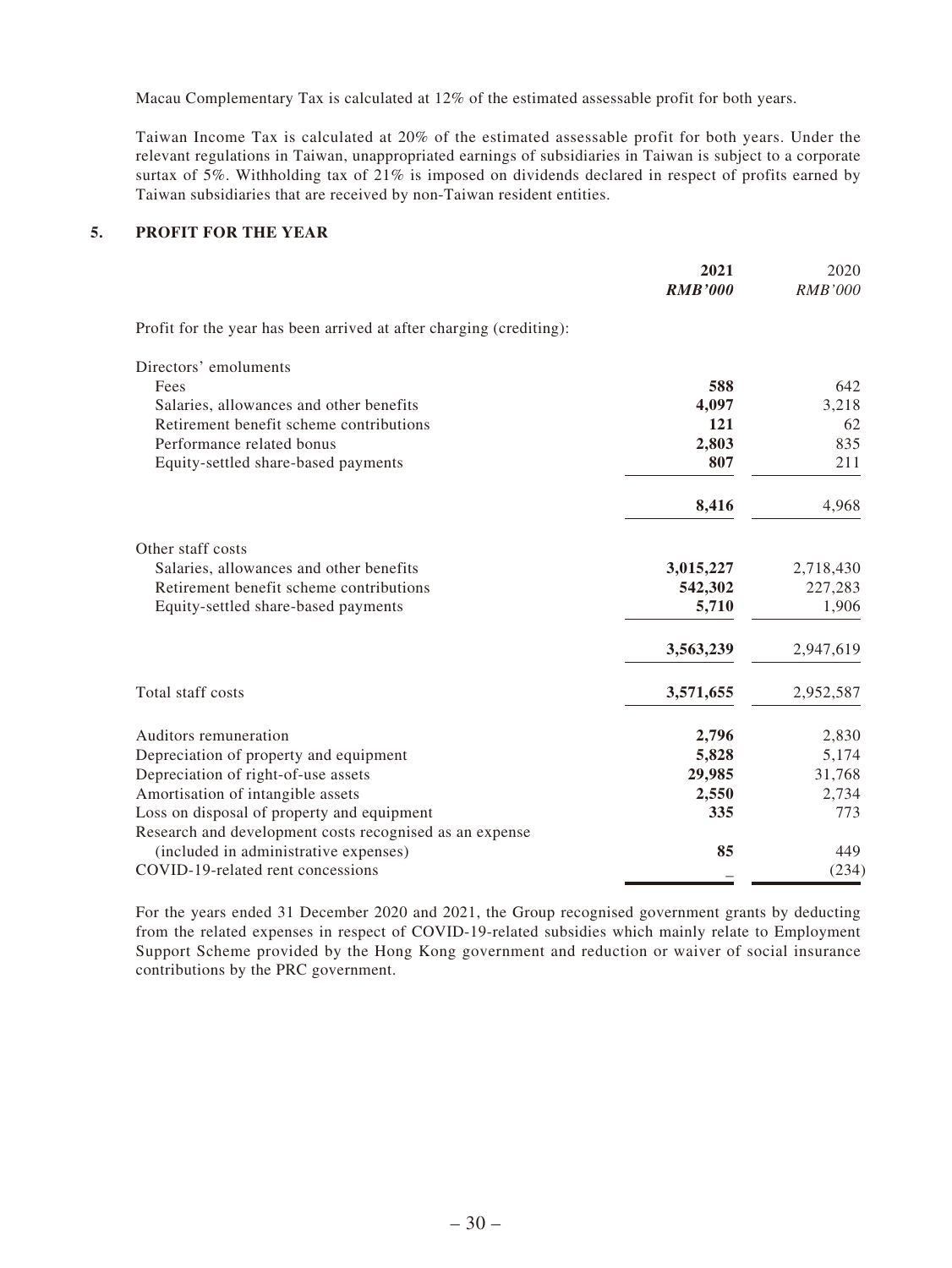### **6. DIVIDEND**

During the year ended 31 December 2020, a final dividend of HK\$0.27 per ordinary share in respect of the year ended 31 December 2019, in an aggregate amount of approximately HK\$56 million (equivalent to approximately RMB51.2 million), was declared and paid in July 2020.

During the year ended 31 December 2021, a final dividend of HK\$0.32 per ordinary share in respect of the year ended 31 December 2020, in an aggregate amount of approximately HK\$66.4 million (equivalent to approximately RMB56 million), was declared and paid in July 2021.

Subsequent to the end of the Reporting Period, a final dividend of HK\$0.37 per ordinary share in respect of the year ended 31 December 2021, in an aggregate amount of approximately HK\$76.8 million (equivalent to approximately RMB62.3 million), has been proposed by the Directors and is subject to approval by the shareholders in the forthcoming general meeting.

### **7. EARNINGS PER SHARE**

The calculation of the basic and diluted earnings per share attributable to owners of the Company is based on the following data:

Earnings figures are calculated as follows:

|                                                                                           | 2021<br><b>RMB'000</b> | 2020<br><i>RMB'000</i> |
|-------------------------------------------------------------------------------------------|------------------------|------------------------|
| <b>Earnings</b>                                                                           |                        |                        |
| Earnings for the purpose of calculating basic and                                         |                        |                        |
| diluted earnings per share (profit for the year<br>attributable to owners of the Company) | 139,169                | 126,357                |
| <b>Number of shares</b>                                                                   |                        |                        |
|                                                                                           | 2021                   | 2020                   |
| Number of ordinary shares for the purpose                                                 |                        |                        |
| of basic earnings per share                                                               | 207,500,000            | 207,500,000            |
| Effect of dilutive potential ordinary shares:                                             |                        |                        |
| Share options issued by the Company                                                       | 123,695                | 196,484                |
| Weighted average number of ordinary shares for                                            |                        |                        |
| the purpose of diluted earnings per share                                                 | 207,623,695            | 207,696,484            |

The computation of diluted earnings per share for the years ended 31 December 2021 and 2020 did not assume the exercise of certain share options granted by the Company because the exercise prices of those options was higher than the average market prices for shares of the Company for the respective period.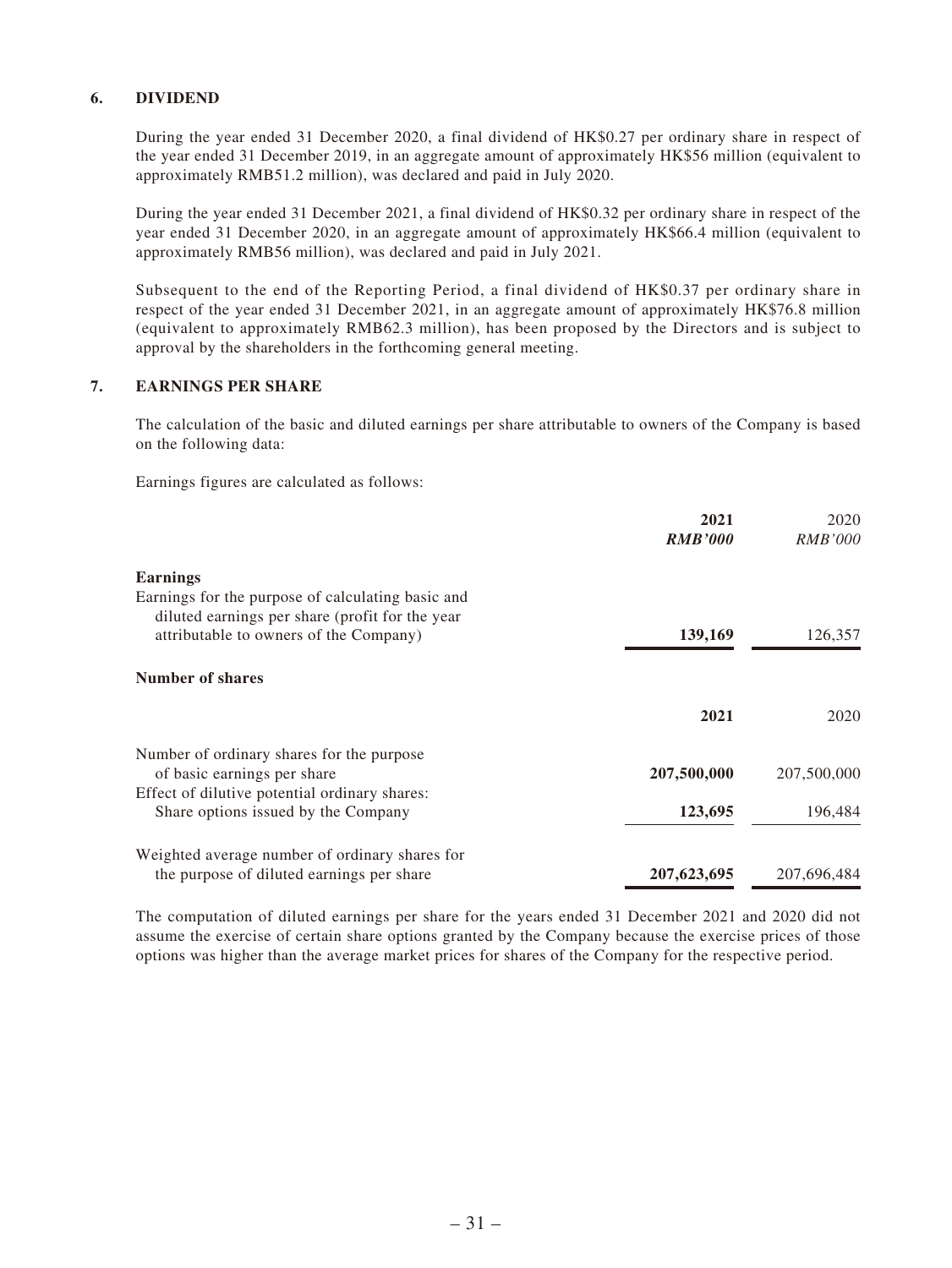### **8. TRADE AND OTHER RECEIVABLES, DEPOSITS AND PREPAYMENTS**

The following is an aged analysis of trade receivables net of allowance for credit losses, presented based on the invoice dates:

|              | 2021           | 2020           |
|--------------|----------------|----------------|
|              | <b>RMB'000</b> | <i>RMB'000</i> |
| $0-30$ days  | 585,231        | 418,415        |
| $31-60$ days | 34,458         | 16,429         |
| $61-90$ days | 15,124         | 7,323          |
| Over 90 days | 12,384         | 14,915         |
|              | 647,197        | 457,082        |

### **9. AMOUNTS DUE FROM (TO) ULTIMATE HOLDING COMPANY/FELLOW SUBSIDIARIES**

The following is an ageing analysis of amounts due from fellow subsidiaries (trade related) at the end of the Reporting Period, presented based on the invoice date:

|               |                | <b>Amounts due from fellow</b><br>subsidiaries |  |
|---------------|----------------|------------------------------------------------|--|
|               | 2021           | 2020                                           |  |
|               | <b>RMB'000</b> | <i>RMB'000</i>                                 |  |
| $0 - 30$ days | 253            | 124                                            |  |
| $31-60$ days  | 220            | 33                                             |  |
| $61-90$ days  | 22             | 20                                             |  |
| Over 90 days  | -              | 12                                             |  |
|               | 495            | 189                                            |  |

The following is an ageing analysis of amounts due to ultimate holding company and fellow subsidiaries (trade related) at the end of the Reporting Period, presented based on the invoice date:

|              | <b>Amount due to ultimate</b><br>holding company |                | <b>Amounts due to fellow</b><br>subsidiaries |                |
|--------------|--------------------------------------------------|----------------|----------------------------------------------|----------------|
|              | 2021                                             | 2020           | 2021                                         | 2020           |
|              | <b>RMB'000</b>                                   | <i>RMB'000</i> | <b>RMB'000</b>                               | <i>RMB'000</i> |
| $0-30$ days  | 887                                              | 726            | 59                                           | 43             |
| $31-60$ days | 900                                              | 635            |                                              | 82             |
| $61-90$ days | 925                                              | 258            |                                              | 34             |
| Over 90 days | 292                                              | 100            | 406                                          | 685            |
|              | 3,004                                            | 1,719          | 465                                          | 844            |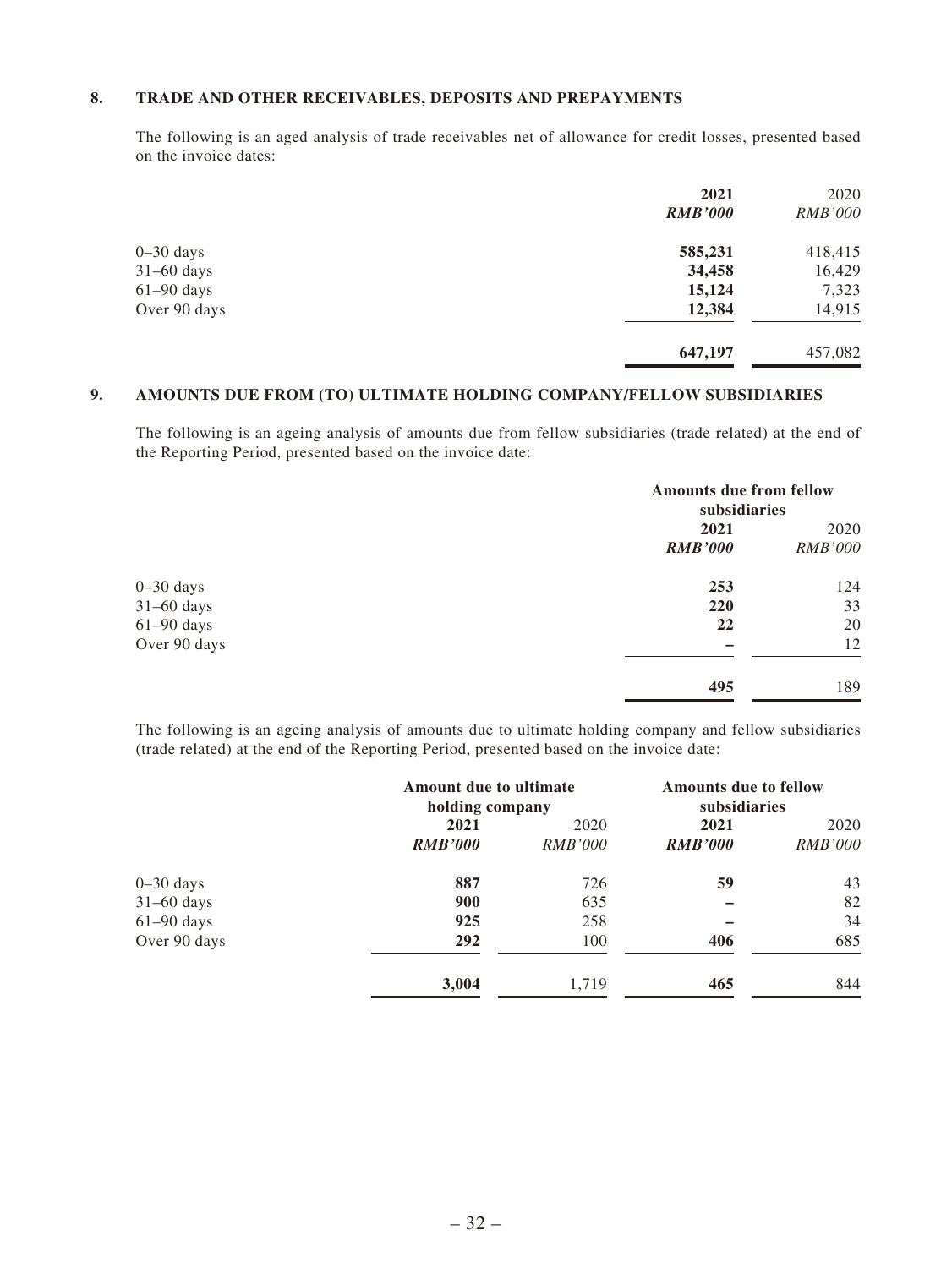### **10. TRADE AND OTHER PAYABLES**

The following is an aged analysis of the trade payables at the end of the Reporting Period, presented based on the invoice date:

|               | 2021           | 2020           |
|---------------|----------------|----------------|
|               | <b>RMB'000</b> | <i>RMB'000</i> |
| $0 - 30$ days | 17,409         | 13,627         |
| $31-60$ days  |                | 12             |
| $61-90$ days  | 47             | 23             |
| $91-120$ days |                | 140            |
|               | 17,456         | 13,802         |

## **CORPORATE GOVERNANCE**

The Group is committed to achieving high standards of corporate governance to safeguard the interests of the Shareholders and to enhance corporate value and accountability.

The Company has adopted the corporate governance code (the "**Corporate Governance Code**") contained in Appendix 14 to the Listing Rules as its own code on corporate governance and, to the best knowledge of the Directors, the Company had complied with all applicable code provisions under the Corporate Governance Code throughout the Reporting Period.

Further information about the corporate governance practices of the Company will be set out in the annual report of the Company for the year ended 31 December 2021.

# **MODEL CODE FOR SECURITIES TRANSACTIONS BY DIRECTORS**

The Company has adopted the Model Code for Securities Transactions by Directors of Listed Issuers as contained in Appendix 10 to the Listing Rules (the "**Model Code**") as the guidelines for the Directors' dealings in the securities of the Company. Upon specific enquiries of all the Directors, each of them has confirmed that he/she had complied with all applicable code provisions under the Model Code throughout the Reporting Period.

As required by the Company, relevant officers and employees of the Company are also bound by the Model Code, which prohibits them to deal in securities of the Company at any time when he/she possesses insider information in relation to those securities. No incident of noncompliance of the Model Code by the relevant officers and employees was noted by the Company.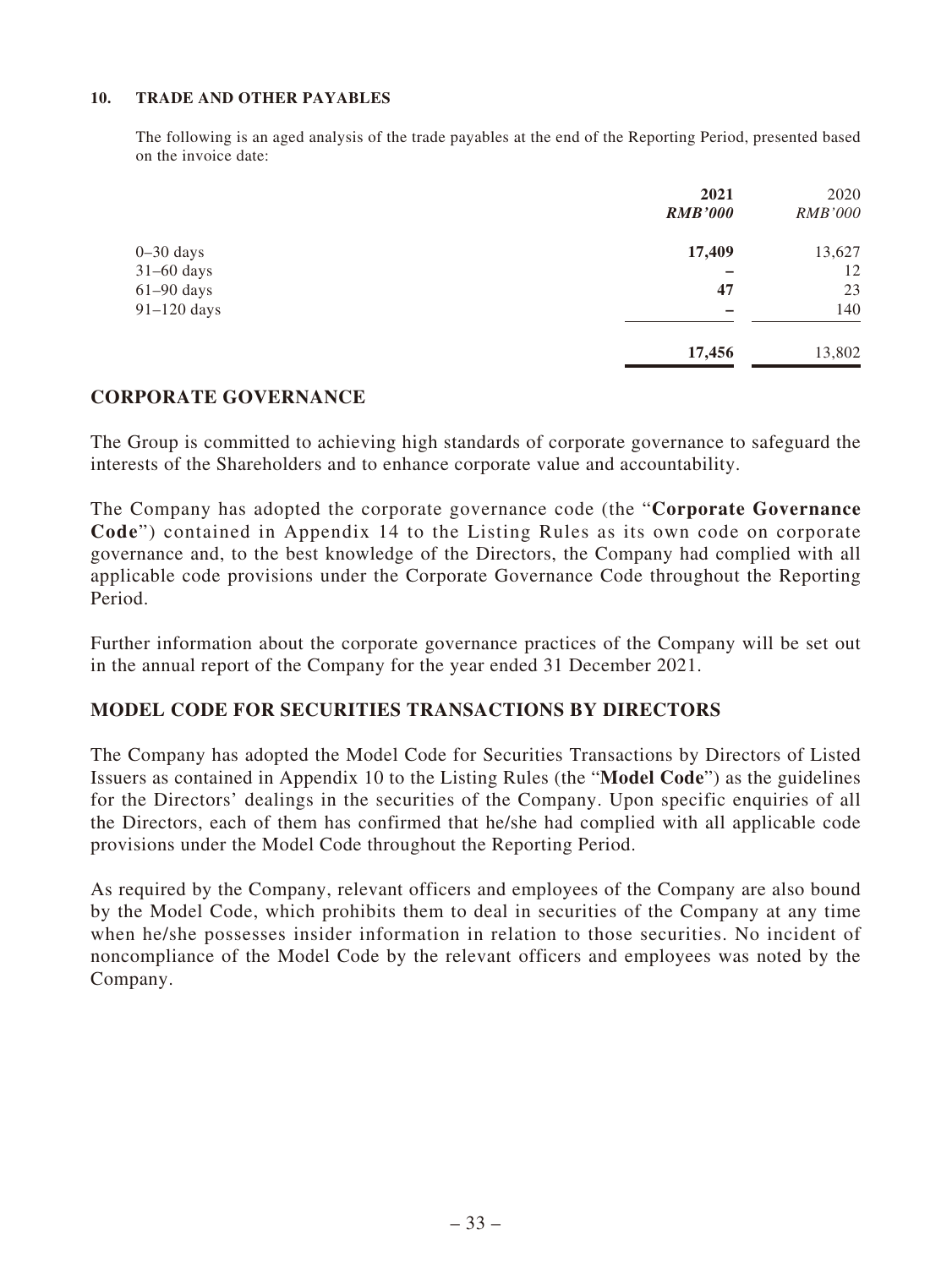# **REVIEW OF ACCOUNTS**

The Board established the Audit Committee with written terms of reference in compliance with the Corporate Governance Code. The primary duties of the Audit Committee are to assist the Board by providing an independent view of the effectiveness of the financial reporting system, risk management and internal control systems of the Group, to oversee the audit process, to develop and review the policies and to perform other duties and responsibilities as assigned by the Board. The Audit Committee consists of five members, namely Mr. Victor HUANG, Mr. John Thomas MCGINNIS, Mr. ZHAI Feng, Mr. Thomas YEOH Eng Leong and Ms. WONG Man Lai Stevie. Mr. Victor HUANG, Mr. Thomas YEOH Eng Leong and Ms. WONG Man Lai Stevie are independent non-executive Directors. The chairman of the Audit Committee is Mr. Victor HUANG, who possesses appropriate professional qualifications.

The Audit Committee has discussed with the external auditor of the Company and reviewed the annual results and the consolidated accounts of the Group for the year ended 31 December 2021. The Audit Committee has agreed with the external auditor of the Company on the annual results of the Group for the year ended 31 December 2021.

# **SCOPE OF WORK OF MESSRS. DELOITTE TOUCHE TOHMATSU**

The figures in respect of the Group's consolidated statement of financial position, consolidated statement of profit or loss and other comprehensive income, consolidated statement of cash flows and the related notes thereto for the year ended 31 December 2021 as set out in the preliminary announcement have been agreed by the Group's auditor, Messrs. Deloitte Touche Tohmatsu, to the amounts set out in the Group's audited consolidated financial statements for the year as approved by the Board of Directors. The work performed by Messrs. Deloitte Touche Tohmatsu in this respect did not constitute an assurance engagement in accordance with Hong Kong Standards on Auditing, Hong Kong Standards on Review Engagements or Hong Kong Standards on Assurance Engagements issued by the Hong Kong Institute of Certified Public Accountants and consequently no assurance has been expressed by Messrs. Deloitte Touche Tohmatsu on the preliminary announcement.

## **PURCHASE, SALE OR REDEMPTION OF LISTED SECURITIES OF THE COMPANY**

During the Reporting Period, the Group did not purchase, sell or redeem any of the listed securities of the Company.

## **ANNUAL GENERAL MEETING**

The 2022 annual general meeting is scheduled to be held on Wednesday, 29 June 2022. A notice convening the 2022 annual general meeting will be published and despatched to the Shareholders in the manner required by the Listing Rules in due course.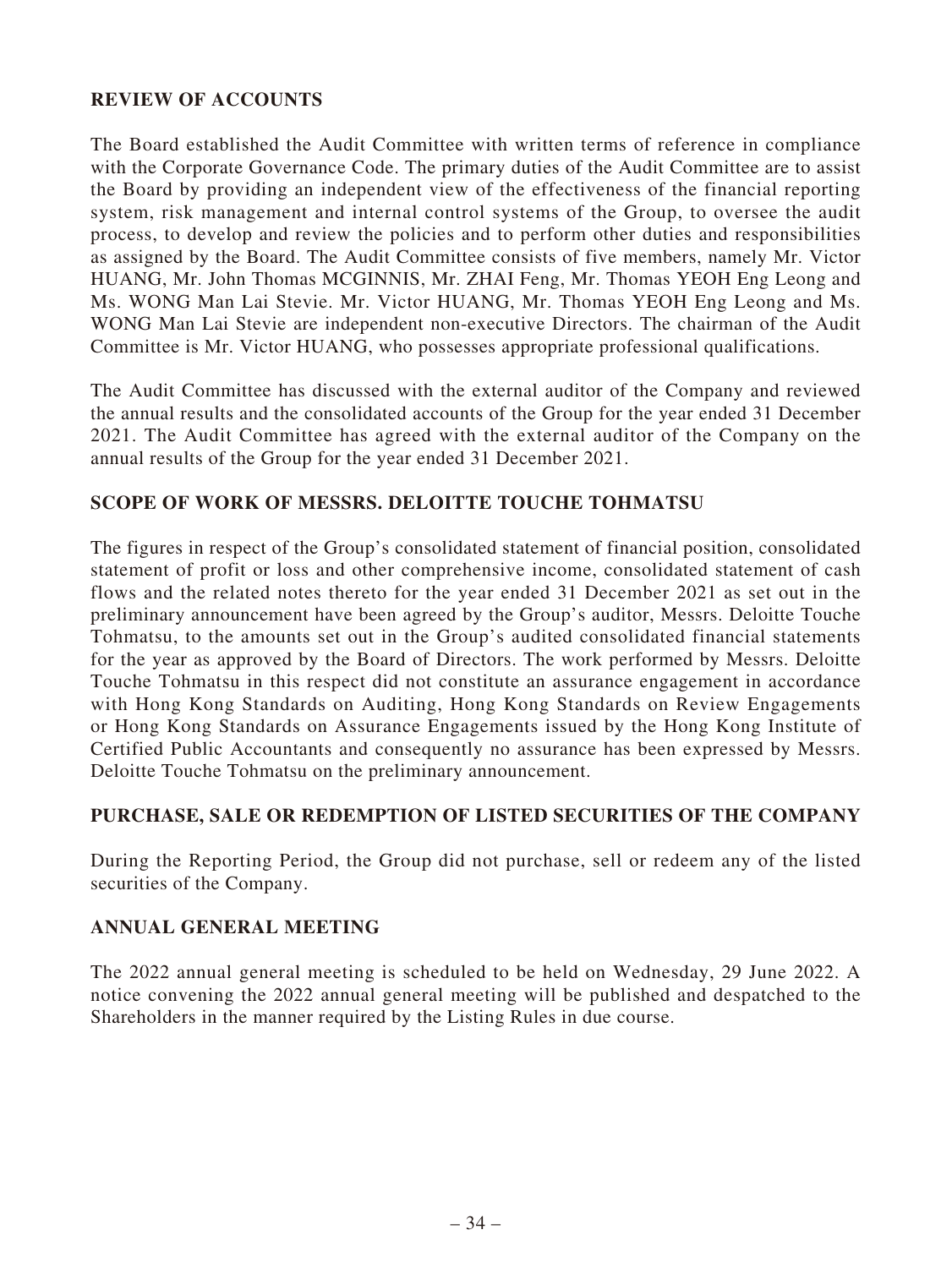# **FINAL DIVIDEND**

The Board recommends the payment of a final dividend of HK\$0.37 per ordinary share (equivalent to approximately RMB0.30 per ordinary share) payable in cash. The proposed final dividend is subject to the approval of the Shareholders at the Company's forthcoming annual general meeting to be held on Wednesday, 29 June 2022. The proposed final dividend will be declared and paid in Hong Kong dollars. Subject to the approval of the Shareholders at the Company's forthcoming annual general meeting, the proposed final dividend is expected to be paid on or around Wednesday, 20 July 2022.

## **CLOSURE OF REGISTER OF MEMBERS**

For the purposes of determining the Shareholders' eligibility to attend, speak and vote at the forthcoming annual general meeting and the Shareholders' entitlement to the proposed final dividend, the register of members of the Company will be closed as appropriate as set out below:

## **For determining the entitlement to attend, speak and vote at the forthcoming annual general meeting**

The Register of Members will be closed from Friday, 24 June 2022 to Wednesday, 29 June 2022, both days inclusive, during which period no transfer of Shares will be effected. In order to determine the identity of members who are entitled to attend and vote at the forthcoming annual general meeting, all share transfer documents accompanied by the relevant share certificates must be lodged for registration with the Company's share registrar in Hong Kong, Computershare Hong Kong Investor Services Limited, at Shops 1712–1716, 17th Floor, Hopewell Centre, 183 Queen's Road East, Wanchai, Hong Kong not later than 4:30 p.m. on Thursday, 23 June 2022.

## **For determining the entitlement to the proposed final dividend**

The Register of Members will be closed from Wednesday, 6 July 2022 to Monday, 11 July 2022, both days inclusive, during which period no transfer of Shares will be effected. In order to qualify for the proposed final dividend for Reporting Period, all share transfer documents accompanied by the relevant share certificates must be lodged for registration with the Company's share registrar in Hong Kong, Computershare Hong Kong Investor Services Limited, at Rooms 1712–1716, 17th Floor, Hopewell Centre, 183 Queen's Road East, Wanchai, Hong Kong not later than 4:30 p.m. on Tuesday, 5 July 2022.